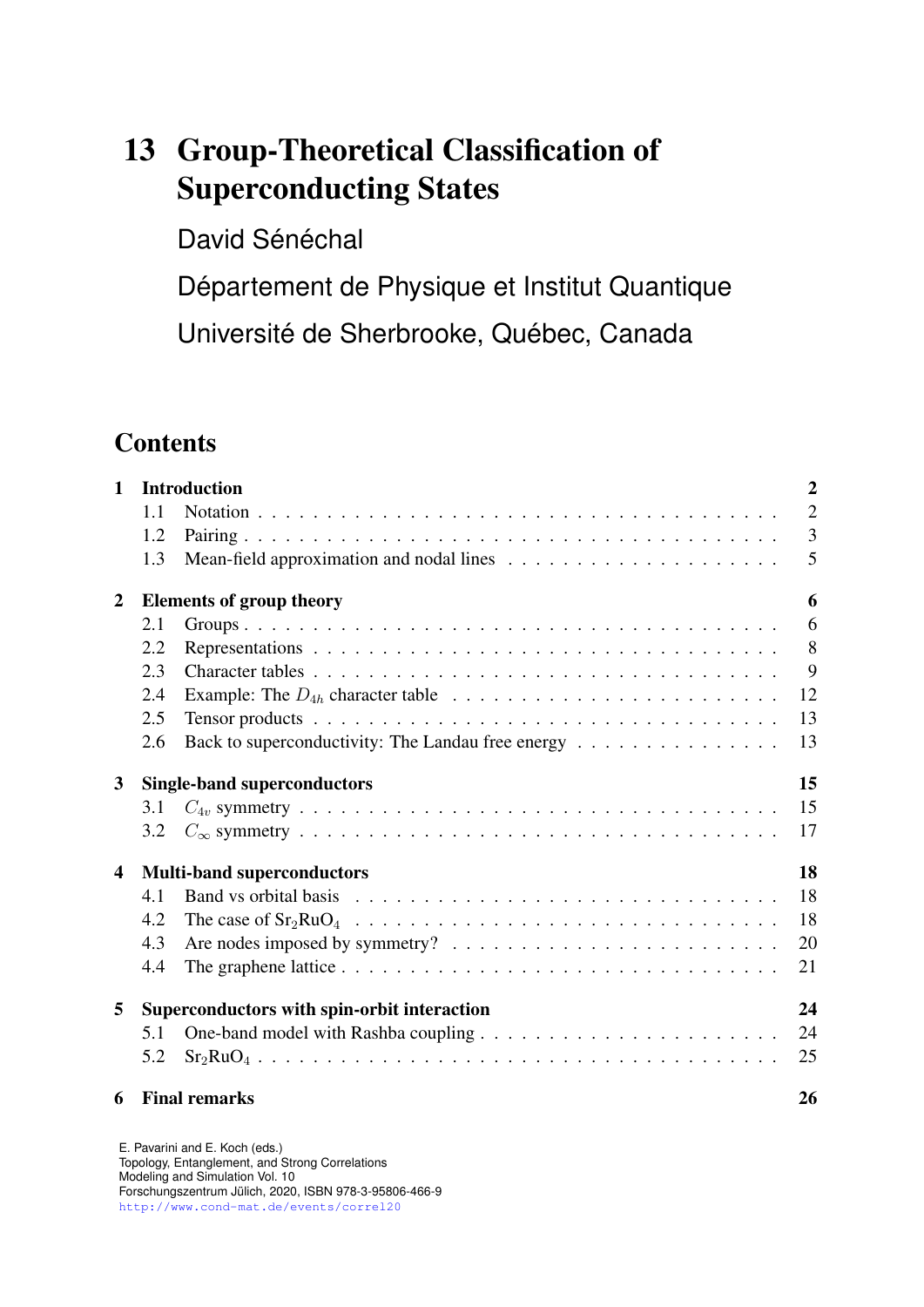# <span id="page-1-0"></span>1 Introduction

Superconductivity is understood as a condensation of pairs of electrons. As such, it is a rather subtle case of spontaneous symmetry breaking involving *off-diagonal long range order* (ODLRO), and is usually described in terms of spontaneously broken electromagnetic  $U(1)$ gauge symmetry [\[1\]](#page-26-0). This chapter is about superconductors that break other symmetries, specifically point-group symmetries, in addition to  $U(1)$  gauge symmetry. For lack of space and time, we focus on the theoretical classification of such states, not on experimental evidence or phenomenology.

### <span id="page-1-1"></span>1.1 Notation

Let us first establish the notation. We consider a crystalline solid with  $N_b$  "active" electron bands. Electron states are usually described in the Bloch-band basis, with wave functions  $\varphi_{\mathbf{k},a}(\mathbf{x})$  for band a and wave vector k, or in a Wannier-orbital basis, with wave functions  $w_m(\mathbf{x}-\mathbf{r})$  for the Wannier orbital  $m = 1, \ldots, N_b$  centered at the lattice site r. We are used to the latter in the context of strongly correlated electrons. In second-quantized language, we express various physical observables in terms of creation and annihilation operators. In particular, the operator  $\Psi_{\sigma}(\mathbf{x})$  annihilates an electron of spin projection  $\sigma$  ( $\sigma = \uparrow, \downarrow$ ) at the continuous position x and obeys the anticommutation relations

<span id="page-1-2"></span>
$$
\left\{ \Psi_{\sigma}(\mathbf{x}), \Psi_{\sigma'}^{\dagger}(\mathbf{x'}) \right\} = \delta_{\sigma \sigma'} \, \delta(\mathbf{x} - \mathbf{x'}) \qquad \left\{ \Psi_{\sigma}(\mathbf{x}), \Psi_{\sigma'}(\mathbf{x'}) \right\} = 0 \,. \tag{1}
$$

The operator  $\Psi_{\sigma}(\mathbf{x})$  can be expressed in the Bloch basis as

$$
\Psi_{\sigma}(\mathbf{x}) = \sum_{\mathbf{k},a,\sigma} d_{a,\sigma}(\mathbf{k}) \varphi_{\mathbf{k},a}(\mathbf{x}) \quad \text{where} \quad \{d_{a,\sigma}(\mathbf{k}), d_{b,\sigma'}^{\dagger}(\mathbf{k'})\} = (2\pi)^3 \delta(\mathbf{k} - \mathbf{k'}) \, \delta_{a,b} \, \delta_{\sigma,\sigma'} \,, \tag{2}
$$

or in the Wannier basis as

$$
\Psi_{\sigma}(\mathbf{x}) = \sum_{\mathbf{r},m,\sigma} c_{\mathbf{r},m,\sigma} w_{m,\sigma}(\mathbf{x}-\mathbf{r}) \quad \text{where} \quad \{c_{\mathbf{r},m,\sigma}, c_{\mathbf{r}',m',\sigma'}^{\dagger}\} = \delta_{\mathbf{r},\mathbf{r}'} \delta_{m,m'} \delta_{\sigma,\sigma'} . \tag{3}
$$

A non-interacting Hamiltonian for the free propagation of such electrons takes, in the Wannier basis, the general form

$$
H_0 = \sum_{\mathbf{r}, \mathbf{r}', m, m', \sigma} t_{\mathbf{r}, \mathbf{r}'}^{m, m'} c_{\mathbf{r}, m, \sigma}^{\dagger} c_{\mathbf{r}', m', \sigma}
$$
(4)

(we ignore the spin-orbit (SO) interaction for the moment). If  $c_{m,\sigma}(\mathbf{k})$  is the Fourier transform of  $c_{\mathbf{r},m,\sigma}$ , the above Hamiltonian may be written in a simpler form, diagonal in k because of translation invariance on the lattice

$$
H_0 = \sum_{\mathbf{k},m,m',\sigma} t^{m,m'}(\mathbf{k}) \ c_{m,\sigma}^{\dagger}(\mathbf{k}) \ c_{m',\sigma}(\mathbf{k}) \tag{5}
$$

(we will call this description the *orbital basis*). Finally, the k-dependent  $N_b \times N_b$  matrix  $t^{m,m'}(\mathbf{k})$ may be diagonalized by a unitary matrix  $V_{a,m}(\mathbf{k})$ , which brings us to the annihilation operator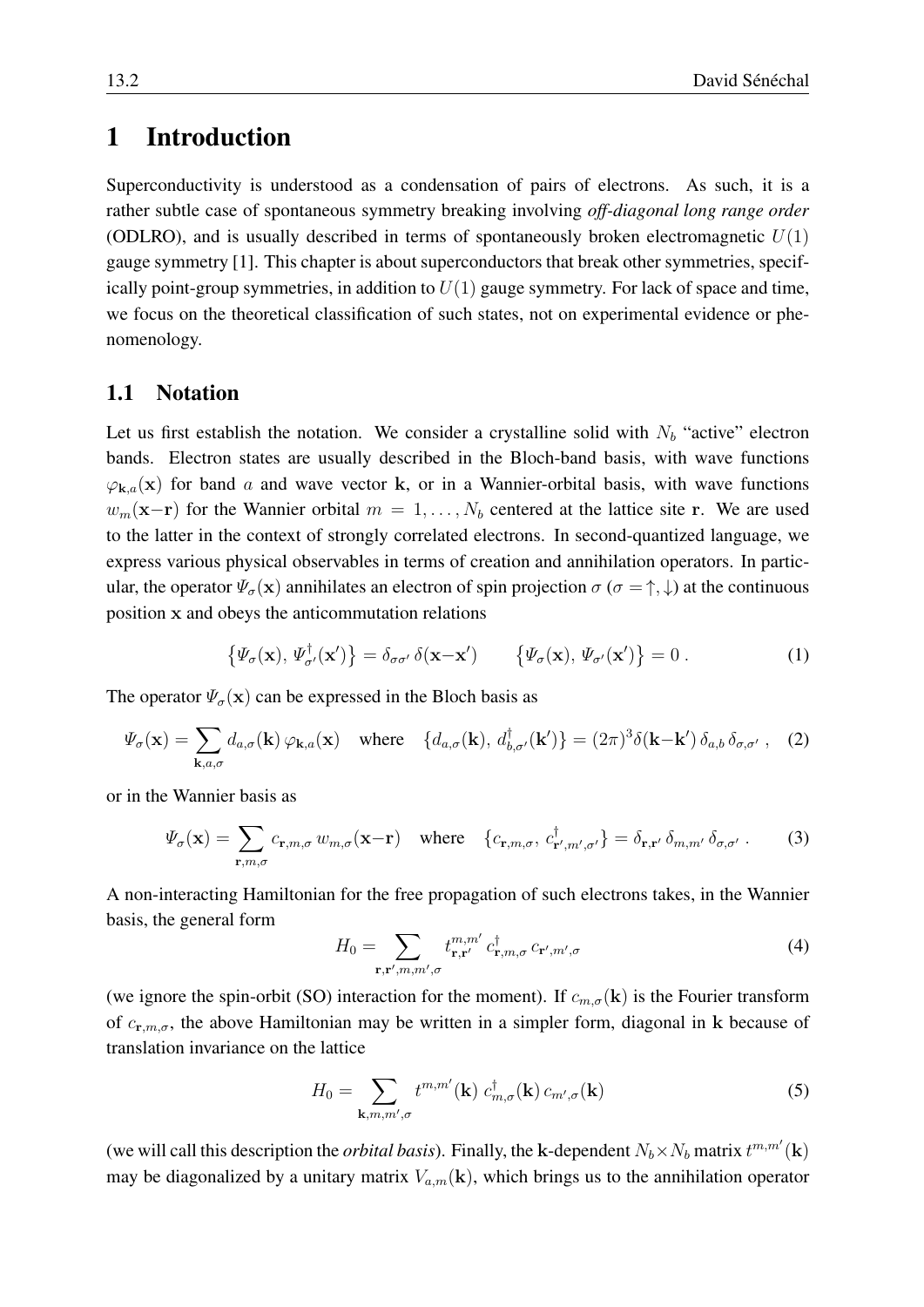$d_{\mathbf{k},a}(\mathbf{k})$  in the Bloch basis

<span id="page-2-3"></span>
$$
d_{a,\sigma}(\mathbf{k}) = \sum_{m} V_{a,m}(\mathbf{k}) c_{m,\sigma}(\mathbf{k})
$$
\n(6)

in terms of which the non-interacting Hamiltonian becomes completely diagonal

$$
H_0 = \sum_{\mathbf{k},a,\sigma} \varepsilon_a(\mathbf{k}) \, d_{a,\sigma}^\dagger(\mathbf{k}) \, d_{a,\sigma}(\mathbf{k}) \,. \tag{7}
$$

In practice, band structure calculations provide us with the band energies  $\varepsilon_a(\mathbf{k})$  and the wave functions  $\varphi_{\mathbf{k},a}(\mathbf{x})$ , from which Wannier functions can be obtained with some degree of arbitrariness, although a maximal localization principle can be followed [\[2\]](#page-26-1). Alternatively, the Wannier basis can be the starting point, using a tight-binding approximation.

## <span id="page-2-0"></span>1.2 Pairing

The fundamental object of superconductivity is a pair of electrons, or Cooper pair. A generic annihilation operator for a Cooper pair takes the following form, in a translation invariant sys- $tem<sup>1</sup>$  $tem<sup>1</sup>$  $tem<sup>1</sup>$ 

$$
\hat{\Delta} = \int d^3 \mathbf{r} \; d^3 \mathbf{r}' \; \Delta_{\sigma \sigma'}(\mathbf{r} - \mathbf{r}') \; \Psi_{\sigma}(\mathbf{r}) \; \Psi_{\sigma'}(\mathbf{r}')
$$
 (8)

Because of the Pauli principle, i.e., anticommutation relations [\(1\)](#page-1-2), we can impose an antisymmetry condition on the amplitude

$$
\Delta_{\sigma\sigma'}(\mathbf{r}-\mathbf{r}') = -\Delta_{\sigma'\sigma}(\mathbf{r}'-\mathbf{r})\,. \tag{9}
$$

In the Bloch basis, this pairing operator and the antisymmetry condition are expressed as

$$
\hat{\Delta} = \sum_{\mathbf{k},a,b,\sigma,\sigma'} \Delta_{a\sigma,b\sigma'}(\mathbf{k}) d_{a\sigma}(\mathbf{k}) d_{b\sigma'}(-\mathbf{k}) \qquad \Delta_{a\sigma,b\sigma'}(\mathbf{k}) = -\Delta_{b\sigma',a\sigma}(-\mathbf{k}) \,. \tag{10}
$$

Likewise, in the Wannier basis,

$$
\hat{\Delta} = \sum_{\mathbf{r}, \mathbf{r}', m, m', \sigma, \sigma'} \Delta_{\mathbf{r}m\sigma, \mathbf{r}'m'\sigma'} \ c_{\mathbf{r}m\sigma} \ c_{\mathbf{r}'m'\sigma'} \qquad \Delta_{\mathbf{r}m\sigma, \mathbf{r}'m'\sigma'} = -\Delta_{\mathbf{r}'m'\sigma', \mathbf{r}m\sigma} \qquad (11)
$$

and, in the orbital basis,

$$
\hat{\Delta} = \sum_{\mathbf{k},m,m',\sigma,\sigma'} \Delta_{m\sigma,m'\sigma'}(\mathbf{k}) \ c_{m\sigma}(\mathbf{k}) \ c_{m'\sigma'}(-\mathbf{k}) \qquad \Delta_{m\sigma,m'\sigma'}(\mathbf{k}) = -\Delta_{m'\sigma',m\sigma}(-\mathbf{k}) \ . \tag{12}
$$

A general order parameter function (or pairing function) can be expressed as a linear combination of basis functions. We can use a basis made of products of k-dependent, orbital-dependent and spin-dependent factors. In the orbital basis, this takes the form

<span id="page-2-2"></span>
$$
\Delta_{m,\sigma;m',\sigma'}(\mathbf{k}) = \sum_{\alpha\beta\gamma} \psi_{\alpha\beta\gamma} f^{\alpha}(\mathbf{k}) O^{\beta}_{mm'} S^{\gamma}_{\sigma\sigma'} . \qquad (13)
$$

<span id="page-2-1"></span><sup>&</sup>lt;sup>1</sup>We ignore here the possibility of *pairing waves*, i.e., of Cooper pairs having a finite momentum. The Fulde-Ferrell-Larkin-Ovchinnikov state in an example where such pairing may occur. For another example, see Ref. [\[3\]](#page-26-2).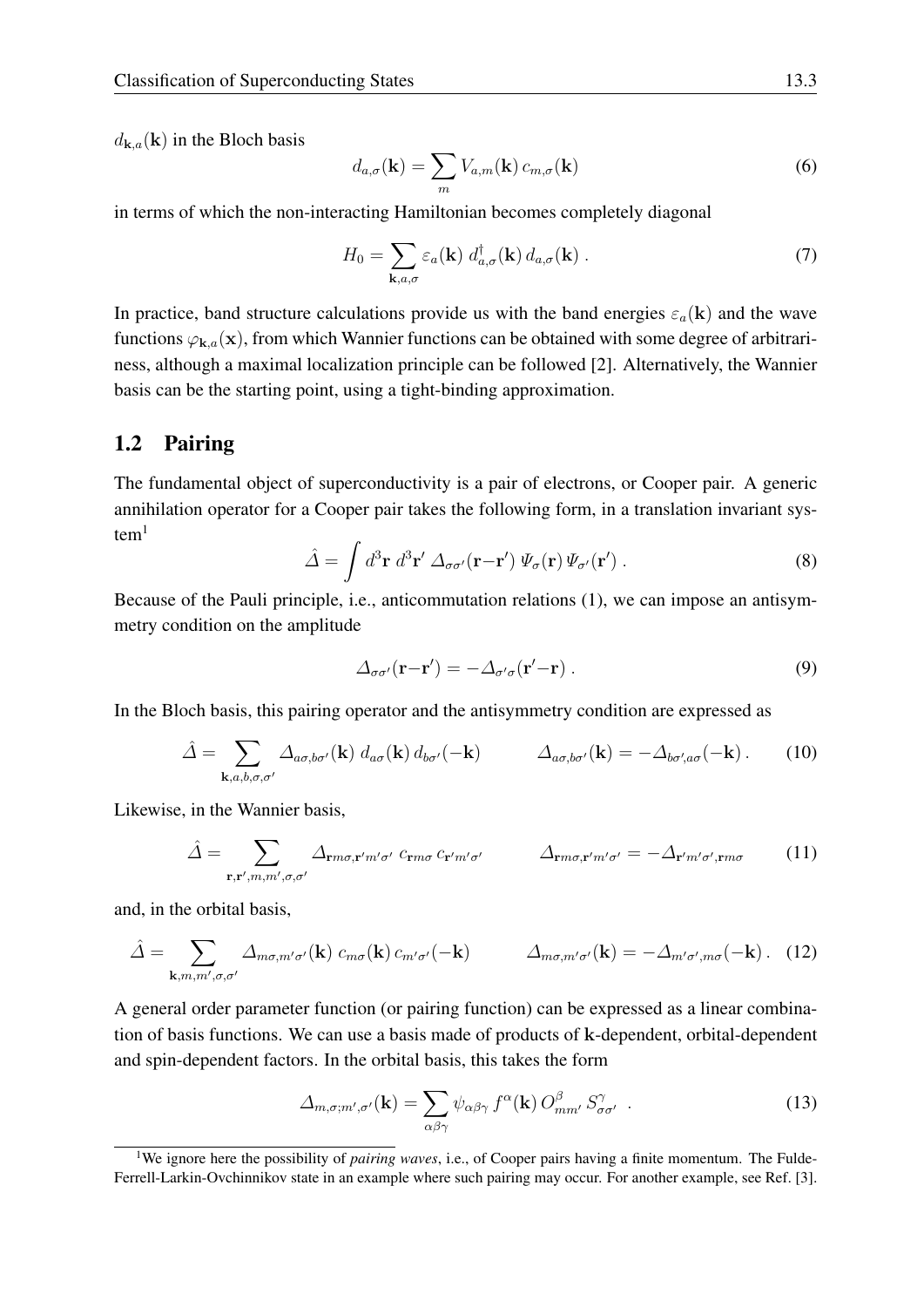where the amplitudes  $\psi_{\alpha\beta\gamma}$  determine the precise form of pairing, given a suitable choice for the basis functions  $f^{\alpha}(\mathbf{k})$  (momentum space),  $O_{mm'}^{\beta}$  (orbital space) and  $S_{\sigma\sigma'}^{\gamma}$  (spin space). In the Bloch basis, the expansion would be similar

$$
\Delta_{a,\sigma;b,\sigma'}(\mathbf{k}) = \sum_{\alpha\beta\gamma} \chi_{\alpha\beta\gamma} f^{\alpha}(\mathbf{k}) B^{\beta}_{ab}(\mathbf{k}) S^{\gamma}_{\sigma\sigma'}, \qquad (14)
$$

with a different set of amplitudes  $\chi_{\alpha\beta\gamma}$ , and k-dependent basis functions  $B_{ab}^{\beta}(\mathbf{k})$  in "band space". The reason the basis functions  $O_{mm'}^{\beta}$  do not depend on k is that Wannier functions can be chosen to have a clear "orbital character" in space, like atomic orbitals, which transform in a well-defined way under rotations and reflections (Section [4.2](#page-17-2) will provide an example of this). Consequently, the band basis functions  $B_{ab}^{\beta}$  must depend on k; this makes the discussion of inter-band superconductivity more complex in the Bloch basis than in the orbital basis.

Each of the spatial, orbital (or band) and spin parts can be either symmetric or antisymmetric under the exchange of quantum numbers, but he overall combination must be antisymmetric. For instance, in the absence of SO coupling, spin is conserved and pairing occurs either in the singlet (spin 0) channel or in the triplet (spin 1) channel. In the case of a single band, the spatial part  $f(\mathbf{k})$  must then be even  $(f(-\mathbf{k}) = f(\mathbf{k}))$  for singlet pairing, and odd  $(f(-\mathbf{k}) = -f(\mathbf{k}))$ for triplet pairing. This remains so in the case of intra-orbital (or intra-band) pairing, i.e., when  $O_{mm'}^{\beta} = 0$  for  $m \neq m'$ , but inter-orbital pairing brings other possibilities, and spin-orbit interactions complicate the matter further.

#### 1.2.1 Spin part

The conventional way to describe the spin part is as follows

<span id="page-3-0"></span>
$$
S_{\sigma\sigma'} = d_{\gamma}(\hat{\mathbf{d}}_{\gamma})_{\sigma\sigma'} \qquad \hat{\mathbf{d}}_{\gamma} = i(\tau_{\gamma}\tau_2) , \qquad (15)
$$

where the set of Pauli matrices  $\tau_{1,2,3}$  is augmented by the identity matrix  $\tau_0$ . The three components  $\gamma = 1, 2, 3$  form the symmetric, triplet part of the pairing function, whereas the antisymmetric, singlet part is represented by the component  $\gamma = 0$ .

Under a rotation in spin space, the 3-vector  $(d_x, d_y, d_z)$  (or  $(d_1, d_2, d_3)$ ) transforms as a pseudovector (i.e., invariant under spatial inversion) and constitutes the triplet component, whereas  $d_0$  behaves like a pseudo-scalar (it changes signs under inversion) and constitutes the singlet component. In the absence of SO coupling, the system being invariant under spin rotations, the pairing function fully factorizes into a spin part and the rest. In other words, all terms in the expansion [\(13\)](#page-2-2) have the same spin part, and the pairing state can be characterized by a fixed vector  $(d_x, d_y, d_z)$  (triplet pairing) or by  $d_0$  (singlet pairing).

#### 1.2.2 Spatial part

The spatial part  $f(\mathbf{k})$  of the pairing function could equally well be described in real space

$$
f(\mathbf{k}) = \sum_{\mathbf{r}} f_{\mathbf{r}} e^{i\mathbf{k}\cdot\mathbf{r}} \tag{16}
$$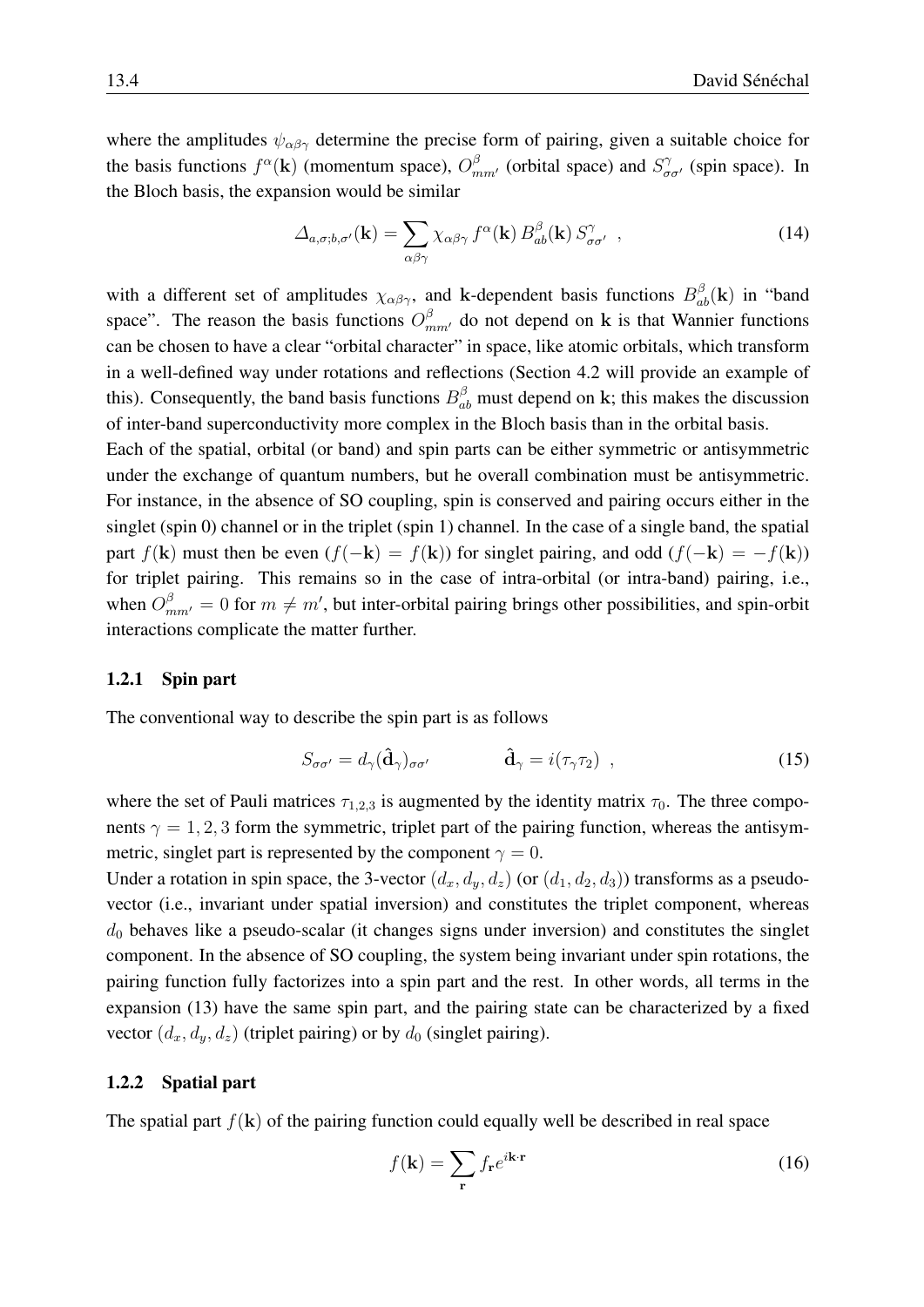where  $f_r$  is, so to speak, the pairing amplitude for electrons separated by a lattice vector  $r$ . The spatial extent of the Cooper pair is called the *coherence length*, denoted ξ. This roughly means that  $f_r$  typically drops exponentially as a function of r with a characteristic length  $\xi$ . For short coherence lengths,  $f_r$  is dominated by the smallest values of r: on-site (r=0) and nearestneighbor amplitudes. Pure on-site pairing means  $f_r = \delta_{r,0}$  and therefore a k-independent amplitude. The celebrated d-wave pairing on a square lattice with unit lattice vectors  $\hat{x}$  and  $\hat{y}$ means  $f_{\pm \hat{\mathbf{x}}} = -f_{\pm \hat{\mathbf{y}}}$ , all other amplitudes being zero, and therefore  $f(\mathbf{k}) = \cos k_x - \cos k_y$ .

#### <span id="page-4-0"></span>1.3 Mean-field approximation and nodal lines

In the mean-field approximation, a constant and uniform pairing field is assumed to pervade the system. The effective Hamiltonian for singlet superconductivity then takes the following form, in the Bloch basis

$$
H_0 = \sum_{\mathbf{k},a,\sigma} \varepsilon_a(\mathbf{k}) \ d_{a,\sigma}^{\dagger}(\mathbf{k}) \ d_{a,\sigma}(\mathbf{k}) + \sum_{\mathbf{k},a,b} \Delta_{ab}(\mathbf{k}) \left[ d_{a\uparrow}(\mathbf{k}) \ d_{b\downarrow}(-\mathbf{k}) - d_{a\downarrow}(\mathbf{k}) \ d_{b\uparrow}(-\mathbf{k}) \right]
$$
(17)

(We assume that the chemical potential  $\mu$  is included in the dispersion relation  $\varepsilon_a(\mathbf{k})$  as an additive constant.) In order to diagonalize this Hamiltonian, one introduces an extended array of annihilation operators<sup>[2](#page-4-1)</sup>

$$
\Psi(\mathbf{k}) = (d_{1\uparrow}(\mathbf{k}), \dots, d_{N_b\uparrow}(\mathbf{k}), d^{\dagger}_{1\downarrow}(-\mathbf{k}), \dots, d^{\dagger}_{N_b\downarrow}(-\mathbf{k})).
$$
\n(18)

The second half of the array  $\Psi(\mathbf{k})$  is basically the particle-hole transformation of the first half; this procedure is attributed to Nambu. Because we are dealing with fermions, the components of Ψ(k) still obey anticommutation relations and we can treat them as *bona fide* annihilation operators. One can then express  $H_0$  as

$$
H_0 = \sum_{\mathbf{k}} \Psi^{\dagger}(\mathbf{k}) \mathcal{H}(\mathbf{k}) \Psi(\mathbf{k}) \tag{19}
$$

where  $\mathcal{H}(\mathbf{k})$  is a  $2N_b \times 2N_b$  matrix with the following block structure:

<span id="page-4-2"></span>
$$
\mathcal{H}(\mathbf{k}) = \begin{pmatrix} \epsilon(\mathbf{k}) & \Delta^{\dagger}(\mathbf{k}) \\ \Delta(\mathbf{k}) & -\epsilon(-\mathbf{k}) \end{pmatrix}
$$
 (20)

where  $\epsilon(k)$  is the diagonal matrix with elements  $\varepsilon_a(k)$  and  $\Delta(k)$  is the matrix of band components  $\Delta_{ab}(\mathbf{k})$ .

To complete the analysis, we need to diagonalize the Hermitian matrix H(k) via a *Bogoliubov transformation*. Because of the particular structure of the matrix  $\mathcal{H}(\mathbf{k})$ , its eigenvalues come in pairs of opposite signs and the ground state (the superconducting condensate) is obtained by

<span id="page-4-1"></span><sup>&</sup>lt;sup>2</sup>This particular form works well when the d-vector is  $d_0$  or  $d_z$ . In other cases, or when spin is not conserved, one must proceed to a full Nambu doubling of the degrees of freedom,

i.e.,  $\Psi(\mathbf{k}) = (d_{1\uparrow}(\mathbf{k}), \ldots, d_{N_b\uparrow}(\mathbf{k}), d_{1\downarrow}(\mathbf{k}), \ldots, d_{N_b\downarrow}(\mathbf{k}), d_{1\downarrow}^{\dagger}(-\mathbf{k}), \ldots, d_{N_b\downarrow}^{\dagger}(-\mathbf{k}), d_{1\uparrow}^{\dagger}(-\mathbf{k}), \ldots, d_{N_b\uparrow}^{\dagger}(-\mathbf{k})).$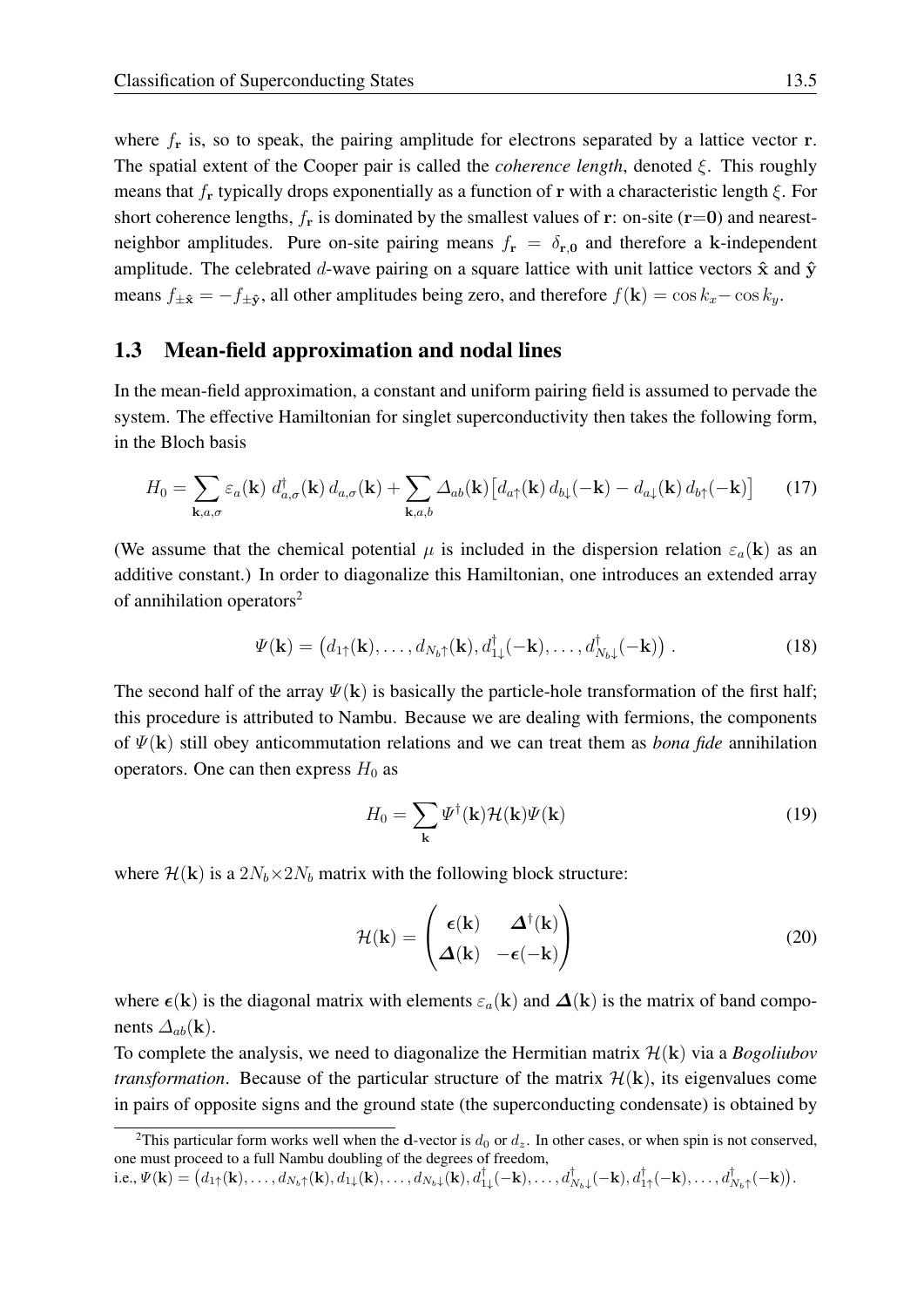filling all the negative energy levels. The resulting new set of annihilation operators annihilate quasiparticles on top of the superconducting ground state.

As a simple example, let us consider a one-band model ( $N_b = 1$ ).  $\epsilon \to \epsilon$  and  $\Delta \to \Delta$  are then scalar functions and the eigenvalues of Hamiltonian [\(20\)](#page-4-2) are then easily computed to be

$$
\xi(\mathbf{k}) = \pm \sqrt{\varepsilon^2(\mathbf{k}) + \Delta^2(\mathbf{k})}
$$
 (21)

Recall that the chemical potential is included in the function  $\varepsilon(k)$ , so that the Fermi surface is defined by the condition  $\varepsilon(\mathbf{k}) = 0$ . Low-energy quasiparticles will exist on top of the condensate if  $\xi(\mathbf{k}) = 0$  for some values of k that we call *nodes*. In this simple, one-band case, nodes exist when both scalar functions  $\varepsilon(\mathbf{k})$  and  $\Delta(\mathbf{k})$  vanish. For instance, in the well-known case of dwave superconductivity on a square lattice,  $\Delta(\mathbf{k}) \propto \cos k_x - \cos k_y$  and the nodes are located along the diagonals of the Brillouin zone :  $k_x = \pm k_y$ . When more than one band is present, complications occur (see Sect. [4.3](#page-19-0) below).

# <span id="page-5-0"></span>2 Elements of group theory

### <span id="page-5-1"></span>2.1 Groups

Since group theory is not necessarily familiar to all, we will review the basics in this section, with en emphasis on finite groups.<sup>[3](#page-5-2)</sup>

A group G is a set  $\{a, b, c, \ldots\}$  endowed with a multiplication law satisfying the following constraints:

- 1. Group multiplication is associative:  $(ab)c = a(bc)$ .
- 2. There is a neutral element e such that  $ea = ae = a, \forall a \in G$ .
- 3. Each element a has an inverse  $a^{-1}$  such that  $aa^{-1} = a^{-1}a = e$ .

It is implicit that if  $a, b \in G$ , then  $ab \in G$  (closure under the group multiplication).

These rules are obeyed by the set of all nonsingular square matrices of order n, called  $GL(n)$ . A *subgroup* H of G is a subset of G that is also a group under the same multiplication law, i.e., that is closed under group multiplication. For instance, the group  $O(n)$  is the subgroup of  $GL(n)$ made of orthogonal matrices. A group is *continuous* if its elements form a topological space, i.e., a space with the notion of continuity. In particular, a *Lie group* is also a differentiable manifold  $(O(n))$  is a Lie group). By contrast, a *discrete group* has well-separated elements, and a *finite group* has a finite number of such elements. In general group multiplication is not commutative; when it is, the group is said to be *Abelian*, otherwise it is *nonabelian*. A subset of elements of G are called *generators* if all elements of the group (with the exception of e) may be obtained by repeated products within the subset.

The point groups of solid-state physics are finite subgroups of  $O(n)$ , and as such are sets of rotations and reflections closed under repeated application. We will often refer to the elements

<span id="page-5-2"></span><sup>&</sup>lt;sup>3</sup>There is a large selection of textbooks on group theory. Let us point out the classic Hamermesh text [\[4\]](#page-26-3), as well as the more recent "nutshell" text by A. Zee [\[5\]](#page-26-4).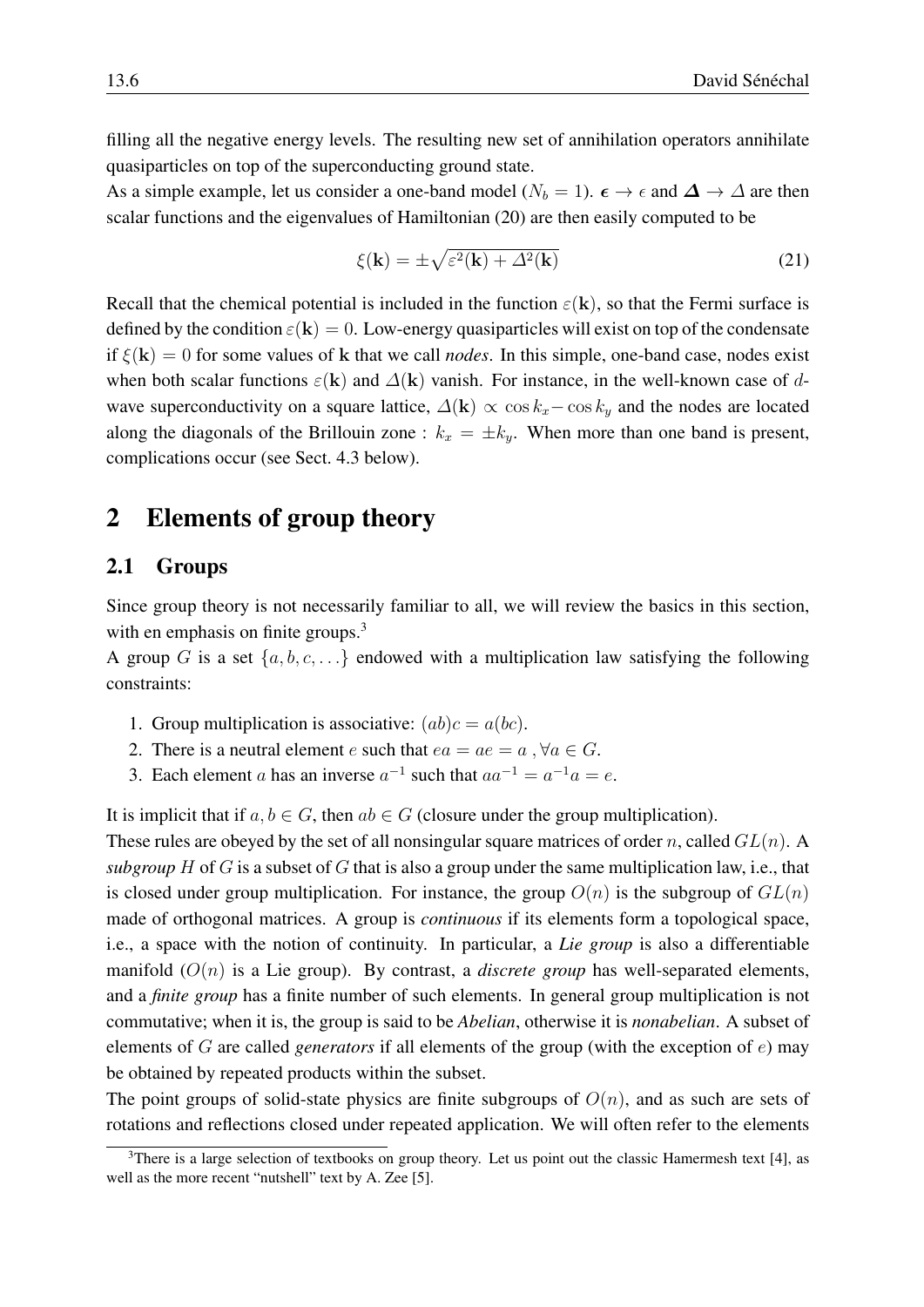

<span id="page-6-0"></span>Fig. 1: *Graphical definition of the most common point groups. The group elements are those that leave each figure unchanged. Decorations added to vertices are geometrical features that rest on the plane of the page (gray), stick out of it (white) or into it (black). The darker colored objects are underneath the lighter ones. Objects marked with a* + *sign have a top face distinct from their bottom face and thus have no mirror symmetry about the plane or rotation axes lying in the plane.*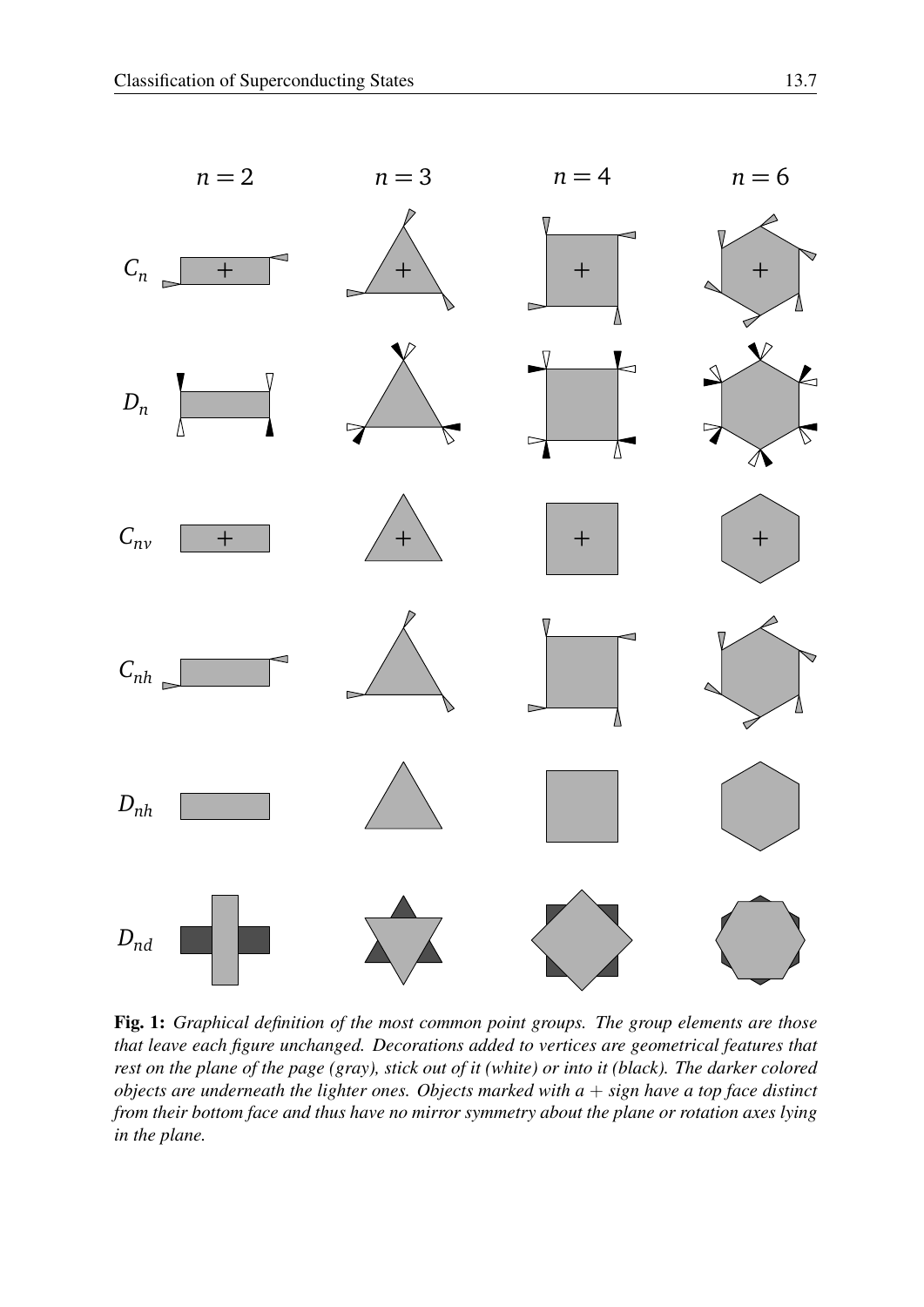of these groups as *transformations*, as they can be viewed as acting on an object or physical configuration. The most common point groups can be defined as transformations on simple objects as illustrated on Fig. [1:](#page-6-0)[4](#page-7-1)

- 1.  $C_n$  (cyclic group): the group elements are rotations by  $2\pi/n$  about the z axis (perpendicular to the plane).
- 2.  $D_n$  (dihedral group): in addition to the rotations of  $C_n$ , the group contains n rotations of  $\pi$  about *n* axes lying on the *xy* plane.
- 3.  $C_{nv}$  (pyramidal group): in addition to the rotations of  $C_n$ , the group contains n reflections across  $n$  mirror planes perpendicular to the  $xy$  plane.
- 4.  $C_{nh}$  (reflection group): in addition to the rotations of  $C_n$ , the group contains a reflection across the xy plane.
- 5.  $D_{nh}$  (prismatic group): in addition to the  $2n$  rotations of  $D_n$ , the group contains a reflection across the  $xy$  plane.
- 6.  $D_{nd}$  (antiprismatic group): Similar to  $D_{nh}$ , except that the  $n \pi$ -rotation axes lying on the  $xy$  plane are not the intersection of the  $xy$  plane with the n mirror planes perpendicular to the xy plane. Rather, these axes are alternating with these intersections.

### <span id="page-7-0"></span>2.2 Representations

In general, we are dealing with *group representations*, i.e., realizations of the group elements in terms of d-dimensional matrices acting on some space (that space V is called the *module* of the representation). A group element a is represented by a matrix  $R(a)$  and that correspondence is a *homomorphism* with respect to the group operation:  $R(ab) = R(a)R(b)$ . Two representations  $R$  and  $R'$  are said to be *equivalent* if they are related by a change of basis, i.e.,  $R(a) = SR'(a)S^{-1}$ ,  $\forall a \in G$ . For a finite group, it can be shown that any representation is equivalent to a unitary representation, i.e., a representation made of unitary (or orthogonal) matrices, such that  $R(a^{-1}) = R^{-1}(a) = R^{\dagger}(a)$ . A simple example of a representation for the group  $C_{4v}$  is given in Table [1.](#page-8-1)

A representation is said to be *reducible* if a basis exists in the module V of the representation such that all elements  $R(a)$  have the same block-diagonal structure. This means that the module can be seen as the direct sum of two submodules:  $V = V_1 \oplus V_2$ , each of  $V_{1,2}$  being the support for a representation in its own right. In other words, the two submodules are not mixed with one another when acted upon by the group elements. Otherwise, the representation is said to be *irreducible*. One of the common tasks of group theory is the reduction of representations in terms of *irreps* (as irreducible representations are often called). The representation shown in Table [1](#page-8-1) happens to be irreducible.

<span id="page-7-1"></span><sup>4</sup> In a crystalline solid, one should in principle consider the full *space group*, which contains translations as well as rotations and reflections. But translation invariance amounts to say that the gap function depends on a single wave vector k, and the presence of the lattice implies that it should be unchanged when replacing k by  $k + Q$ , where Q is an element of the reciprocal lattice.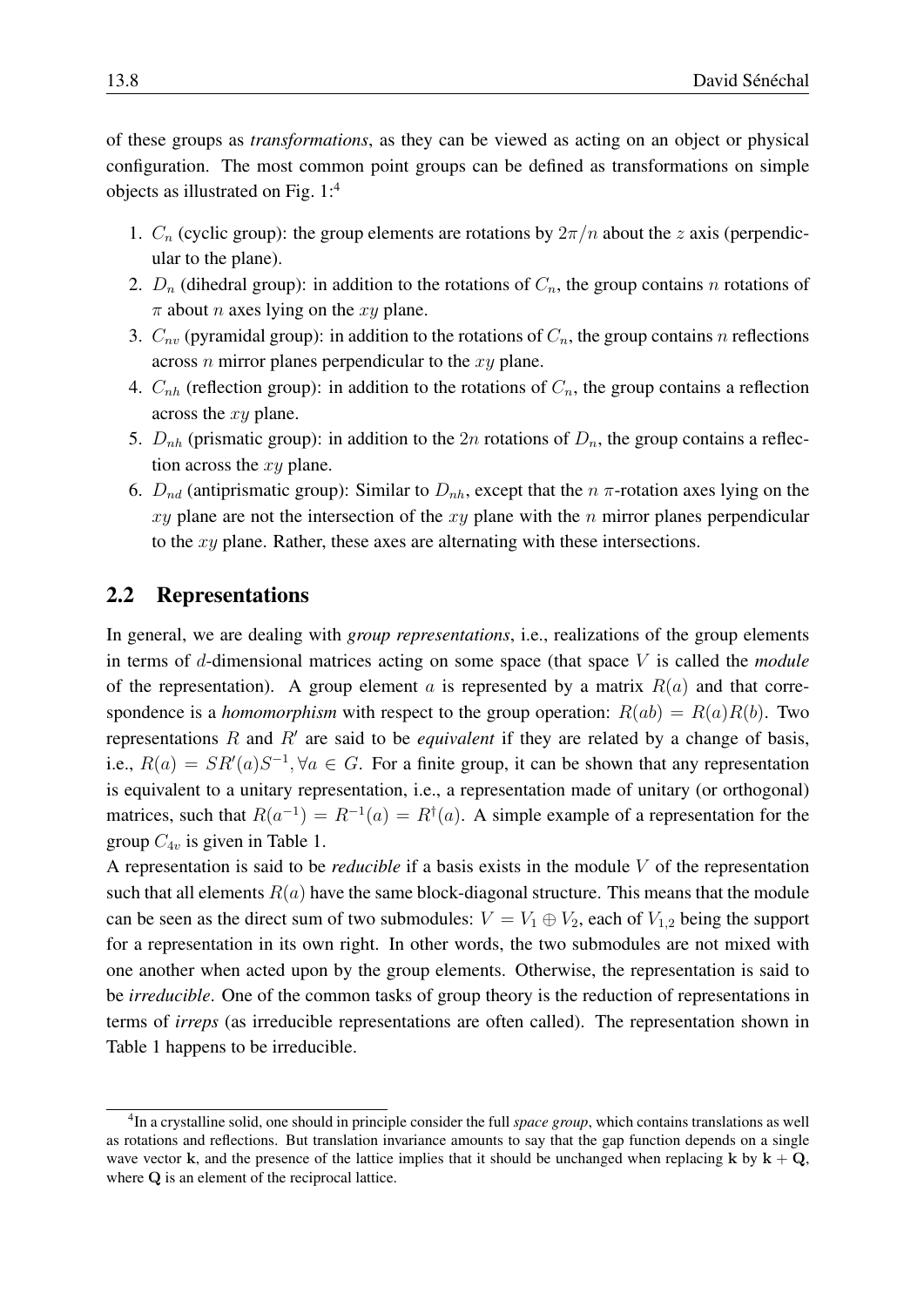<span id="page-8-1"></span>Table 1: A simple example of group representation for  $C_{4v}$ : the matrices act on the coordinates  $(x, y)$ .  $C_n$  *is a rotation by*  $2\pi/n$  *in the x-y plane.*  $\sigma_x$ ,  $\sigma_y$ ,  $\sigma_d$  *and*  $\sigma_{d'}$  *are reflections across the planes*  $x = 0$ *,*  $y = 0$ *,*  $x = -y$  *and*  $x = y$ *, respectively.* 

|  |  |  | $e \qquad \begin{pmatrix} 1 & 0 \ 0 & 1 \end{pmatrix} \quad \begin{pmatrix} 0 & 1 \ 0 & -1 & 0 \end{pmatrix} \quad \begin{pmatrix} 0 & -1 \ C_4^{-1} & \begin{pmatrix} 0 & -1 \ 1 & 0 \end{pmatrix} \quad \begin{pmatrix} 0 & -1 \ 0 & -1 \end{pmatrix} \ \end{pmatrix}$                                  |
|--|--|--|-----------------------------------------------------------------------------------------------------------------------------------------------------------------------------------------------------------------------------------------------------------------------------------------------------------|
|  |  |  | $\sigma_x \quad \begin{pmatrix} -1 & 0 \ 0 & 1 \end{pmatrix} \begin{pmatrix} \sigma_y & \begin{pmatrix} 1 & 0 \ 0 & -1 \end{pmatrix} \end{pmatrix} \sigma_d \qquad \begin{pmatrix} 0 & 1 \ 1 & 0 \end{pmatrix} \begin{pmatrix} \sigma_{d'} & \begin{pmatrix} 0 & -1 \ -1 & 0 \end{pmatrix} \end{pmatrix}$ |

A capital result of group theory are *Schur's lemmata*:

- 1. If R and R' are two irreps of different dimensions  $d \neq d'$ , then no nonzero rectangular matrix A exists such that  $R(a)A = AR'(a) \ \forall a \in G$ .
- 2. If R and R' are two irreps of the same dimension  $d = d'$  and if a square matrix A exists such that  $R(a)A = AR'(a) \ \forall a \in G$ , then the two representations are equivalent.

The consequence of these two lemmata is the following. Consider a module  $V$  upon which a reducible representation acts. Then  $V = V_1 \oplus V_2$  is a direct sum, and so is each element of the representation:  $R(a) = R_1(a) \oplus R_2(a)$ . Let H be a matrix acting on V that commutes with all the group elements, i.e.,  $HR(a) = R(a)H$ . If the representations  $R_1$  and  $R_2$  are not equivalent, then  $H$  is necessarily block diagonal too, i.e., has no matrix elements between  $V_1$ and  $V_2$ . Typically, in quantum mechanics, H is a Hamiltonian acting on a Hilbert space and G is a group of transformations that commute with  $H$ , i.e., that leave the Hamiltonian invariant. The construction of irreps then allows us to consider smaller spaces (the blocks) that are not mixed with one another under time evolution. Said otherwise, energy eigenstates and eigenvalues can be classified according to the irreps of the symmetry group of the problem.

### <span id="page-8-0"></span>2.3 Character tables

An important tool in identifying irreps of finite groups is the notion of *character*. Let us start by defining *conjugacy classes*. Two elements a and b of a group G are *conjugate* to one another if there is another element c such that  $a = cbc^{-1}$ . Intuitively, this means that the two transformations  $a$  and  $b$  are of the "same type", as  $c$  can be seen as a change of basis (or point of view), after which the two transformations  $a$  and  $b$  are equivalent. For instance, in the group  $C_{4v}$ ,  $a = \sigma_x$  and  $b = \sigma_y$  are related by the rotation  $c = C_4$ : they are conjugate. Evidently, if a is conjugate to b and b is conjugate to a third element c, then  $a$  is also conjugate to  $c$ : conjugacy is an equivalence relation and therefore the group G can be split into separate *conjugacy classes*. Obviously, the identity e is a conjugacy class by itself. In  $C_{4v}$ , the two mirror reflections collectively denoted  $\sigma_v$  ( $\sigma_x$  and  $\sigma_y$ ) form a class, as do the two reflections  $\sigma_d$  and  $\sigma_{d'}$  and the two rotations  $C_4$  and  $C_4^{-1}$ ; finally, the single rotation by  $\pi$  ( $C_2$ ) is a class by itself. Thus,  $C_{4v}$  has 5 conjugacy classes and 8 elements.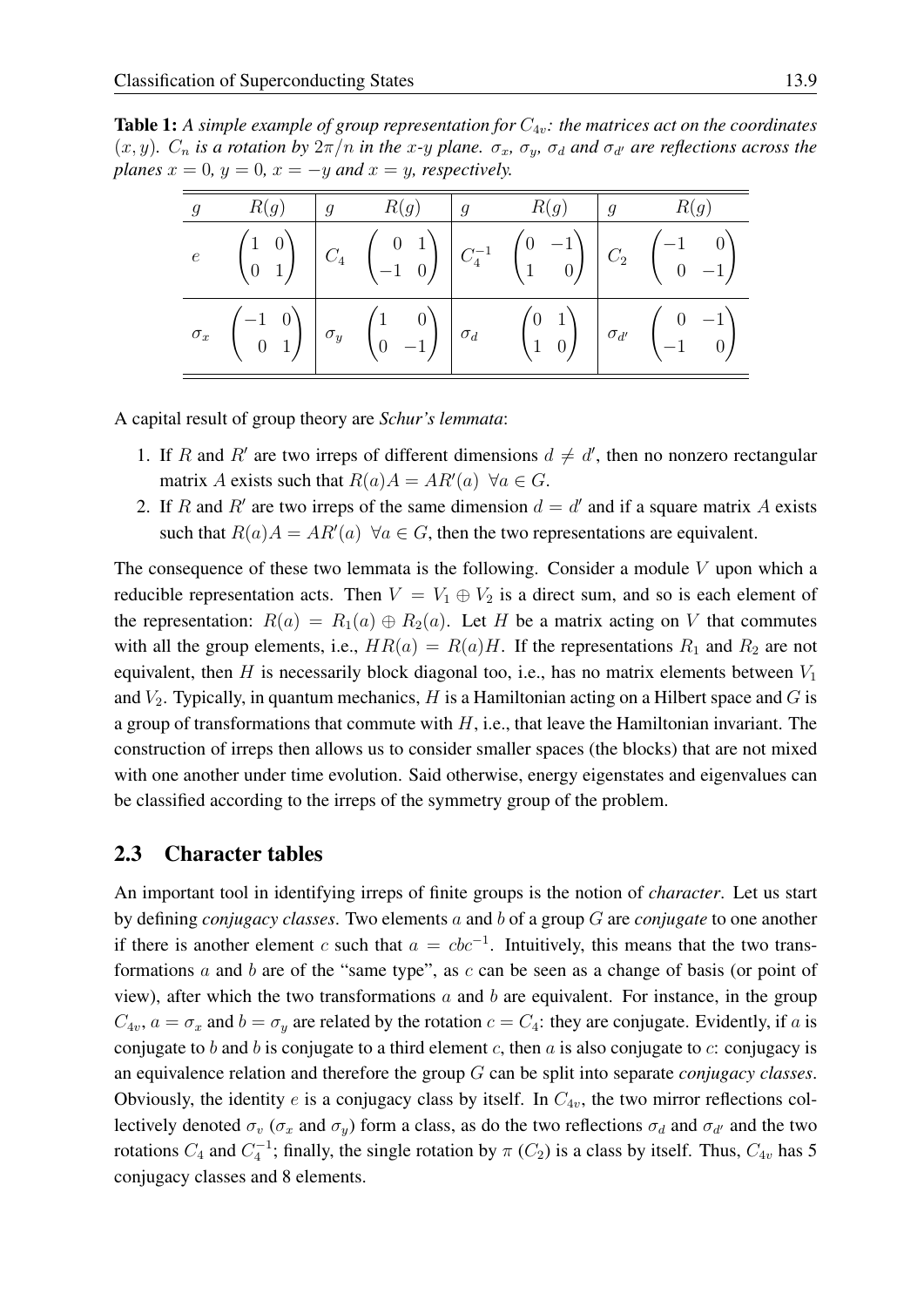<span id="page-9-0"></span>**Table 2:** *Character table of*  $C_{4v}$ *, with a list of the simplest (i.e., lowest degree) basis functions. The basis functions of the two-dimensional representation* E *form a doublet, written here and elsewhere in this chapter within square brackets* [· · · , · · ·]*. The last column shows the gap basis functions derived in Sect. [3.1.](#page-14-1)*

|         | $e \quad 2C_4 \quad C_2 \quad \sigma_{x,y} \quad \sigma_{d,d'}$ |  |                                             | basis functions                                              | gap functions                                                                    |
|---------|-----------------------------------------------------------------|--|---------------------------------------------|--------------------------------------------------------------|----------------------------------------------------------------------------------|
| $A_1$ 1 | $\mathbf{1}$                                                    |  | $\begin{array}{cccc} 1 & 1 & 1 \end{array}$ |                                                              |                                                                                  |
| $A_2$ 1 | $\begin{array}{ccc} \hline \end{array}$                         |  |                                             |                                                              | 1 -1 -1 $\mathcal{R}_z$ , $xy(x^2-y^2)$ $\sin k_x \sin k_y(\cos k_x - \cos k_y)$ |
|         |                                                                 |  | $B_1$ 1 -1 1 1 -1                           | $x^2-y^2$                                                    | $\cos k_x - \cos k_y$                                                            |
|         | $B_2$ 1 -1 1 -1 1                                               |  |                                             | x y                                                          | $\sin k_x \sin k_y$                                                              |
|         |                                                                 |  |                                             | $E = 2$ 0 -2 0 0 $[\mathcal{R}_x, \mathcal{R}_y]$ , $[x, y]$ | $[\sin k_x, \sin k_y]$                                                           |

The *character*  $\chi(a)$  of an element a in a representation R is the trace of that matrix:  $\chi(a)$  $tr R(a)$ . Because of the cyclic property of the trace, two conjugate elements have the same character in a given representation, and therefore characters are properties of conjugacy classes, not of individual elements. We can therefore envisage a matrix-like table, called a *character table*, where the different irreps are laid out in rows and the different conjugacy classes in columns, each cell containing the character  $\chi_i^{(\mu)}$  $\binom{\mu}{i}$  for the conjugacy class i within the irrep  $\mu$ . See, for instance, Table [2](#page-9-0) for  $C_{4v}$ , Table [3](#page-10-0) for  $D_{4h}$  and Table [4](#page-21-0) for  $C_{6v}$ . Note that the dimension of each irreducible representation is naturally given by the character of the identity class e. Schur's lemma can be used to demonstrate the following orthogonality relation

<span id="page-9-1"></span>
$$
\sum_{i}^{K} \frac{g_i}{g} \chi_i^{(\nu)*} \chi_i^{(\mu)} = \delta_{\mu\nu} , \qquad (22)
$$

where g stands for the number of elements of the group  $G$ ,  $g_i$  is the number of elements in conjugacy class i, and  $K$  is the number of conjugacy classes. This relation states that the different rows of the character table are orthogonal (if weighted by  $g_i$ ). This implies that there cannot be more than  $K$  rows in the table, as the rows are vectors of dimension  $K$ . Indeed, it can be shown that the number of non-equivalent irreps is precisely equal to  $K$  and that

$$
\sum_{\mu}^{K} d_{\mu}^{2} = g \tag{23}
$$

where  $d_{\mu}$  is the dimension of irrep  $\mu$ . Finally, the orthogonality of the rows of the character table also applies to its columns:

$$
\sum_{\mu}^{K} \frac{g_i}{g} \chi_i^{(\mu)*} \chi_j^{(\mu)} = \delta_{ij} \ . \tag{24}
$$

These powerful orthogonality relations allow us to decompose any reducible representation R into a direct sum of irreps. Indeed, a general reducible representation can in principle be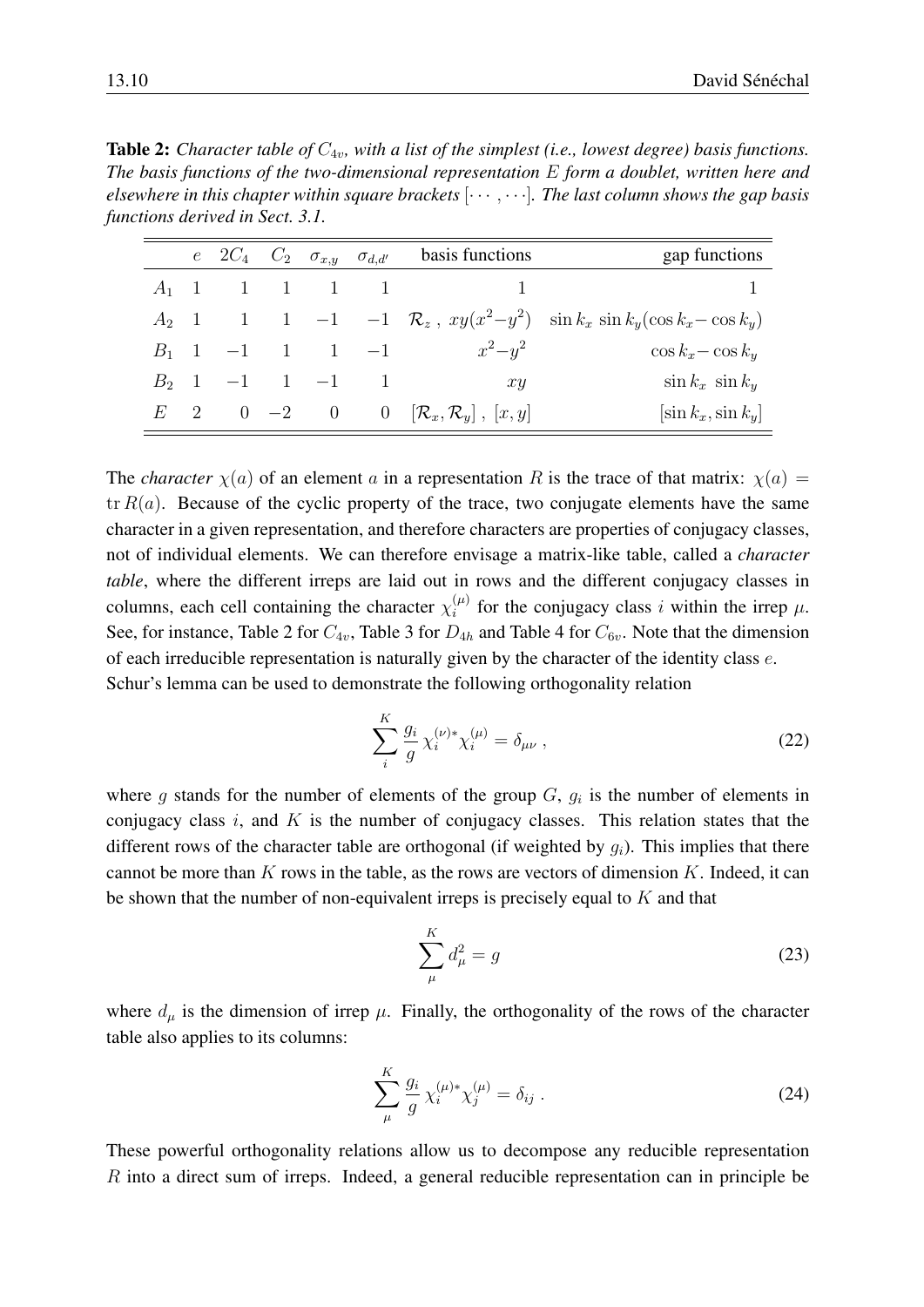<span id="page-10-0"></span>

|          | $e -$                     |              |                |                |                                                        |              |                         |                |                |                | $2C_4$ $C_2$ $2C'_2$ $2C''_2$ i $2S_4$ $\sigma_z$ $\sigma_{x,y}$ $\sigma_{d,d'}$ basis functions |
|----------|---------------------------|--------------|----------------|----------------|--------------------------------------------------------|--------------|-------------------------|----------------|----------------|----------------|--------------------------------------------------------------------------------------------------|
| $A_{1q}$ | $\overline{1}$            | $\mathbf{1}$ | $\overline{1}$ | 1              | 1                                                      |              | $1 \quad 1$             | 1              | $\mathbf{1}$   | -1             |                                                                                                  |
| $A_{2a}$ | $\overline{1}$            | $\mathbf{1}$ |                |                | $1 \quad -1 \quad -1 \quad 1 \quad 1 \quad 1 \quad -1$ |              |                         |                |                |                | $-1 \mathcal{R}_z$ , $xy(x^2-y^2)$                                                               |
| $B_{1q}$ | $\overline{1}$            | $-1$         | $\mathbf{1}$   |                | $1 \quad -1 \quad 1 \quad -1$                          |              |                         | $\overline{1}$ |                | $1 \quad -1$   | $x^2 - y^2$                                                                                      |
| $B_{2a}$ | $\overline{1}$            |              |                |                | $-1$ 1 $-1$ 1                                          |              | $1 -1 1 -1$             |                |                | $\mathbf{1}$   | xy                                                                                               |
| $E_q$    | $\overline{\phantom{a}2}$ |              | $0 -2$         | $\overline{0}$ | $0 \t 2 \t 0 \t -2$                                    |              |                         |                |                |                | 0 0 $[\mathcal{R}_x,\mathcal{R}_y]$ , $z[x,y]$                                                   |
| $A_{1u}$ | -1                        | $\mathbf{1}$ | 1              |                |                                                        |              |                         |                |                |                | 1 1 -1 -1 -1 -1 -1 $xyz(x^2-y^2)$                                                                |
| $A_{2u}$ | - 1                       | 1            | 1              | $-1$           |                                                        |              | $-1$ $-1$ $-1$ $-1$     |                | $\mathbf{1}$   | $\mathbf{1}$   | $\overline{z}$                                                                                   |
| $B_{1u}$ | $\overline{1}$            | $-1$         | $\mathbf{1}$   | 1              |                                                        |              | $-1$ $-1$ $1$ $-1$ $-1$ |                |                | $\mathbf{1}$   | xyz                                                                                              |
| $B_{2u}$ | 1                         | $-1$         |                | $1 \quad -1$   |                                                        | $1 -1$       |                         | $1 -1$         |                | $1 \quad -1$   | $z(x^2-y^2)$                                                                                     |
| $E_u$    | $\overline{2}$            |              | $0 \quad -2$   | $\overline{0}$ |                                                        | $0 \quad -2$ | $\overline{0}$          | <sup>2</sup>   | $\overline{0}$ | $\overline{0}$ | [x, y]                                                                                           |

**Table 3:** *Character table of*  $D_{4h}$ *, with a list of the lowest degree basis functions.* 

expressed as

$$
R = \bigoplus_{\mu}^K a_{\mu} R^{(\mu)}.
$$
 (25)

The a priori unknown integer  $a_{\mu}$  (the multiplicity of  $R^{(\mu)}$  in R) can be determined by use of the orthogonality relation [\(22\)](#page-9-1), using the known characters  $\chi_i$  of the reducible representation R

$$
a_{\mu} = \sum_{i}^{K} \frac{g_i}{g} \chi_i^{(\mu)*} \chi_i \,. \tag{26}
$$

The reducible representation  $R$  acts on a module  $V$  which, likewise, is a direct sum of irreducible modules

$$
V = \bigoplus_{\mu}^{K} V^{(\mu)}.
$$
 (27)

A vector  $\psi$  belonging to the module V will be affected by the transformation  $a \in G$  as  $\psi \to$  $R(a)\psi$ . It can be shown that the components of  $\psi$  along the submodule  $V^{(\mu)}$  associated to the irrep  $\mu$  can be obtained by applying on  $\psi$  the following *projection operator* 

<span id="page-10-1"></span>
$$
P^{(\mu)} = \sum_{a} \frac{d_{\mu}}{g} \chi^{(\mu)*}(a) R(a)
$$
 (28)

where  $\chi^{(\mu)}(a)$  is the character of element a in representation  $\mu$ . In other words, the vector  $P^{(\mu)}\psi$ belongs to the submodule  $V^{(\mu)}$  and, when acted upon by any transformation  $a \in G$ , will stay in this submodule. Projection operators are exceedingly useful in constructing basis functions (or, in superconductivity applications, gap functions) from tensor products.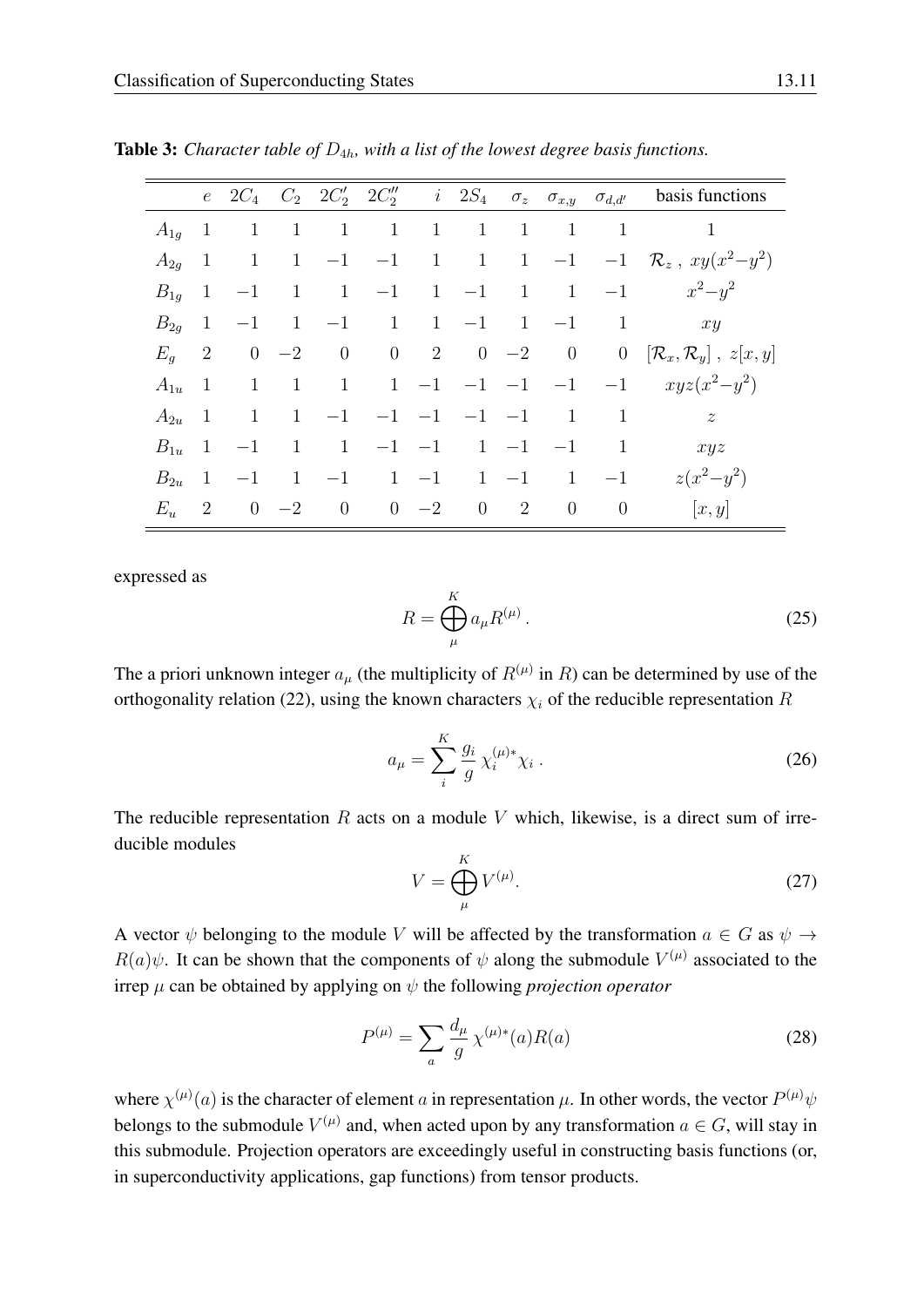# <span id="page-11-0"></span>2.4 Example: The  $D_{4h}$  character table

Let us illustrate the ideas behind character tables with a more complex example than  $C_{4v}$ : The point group  $D_{4h}$ . This group has the following  $K = 10$  conjugacy classes:

- 1. The identity e
- 2. Two rotations  $C_4$ , i.e., of angle  $\pi/2$ , about the z axis.
- 3. A rotation  $C_2$ , i.e., of angle  $\pi$ , about the z axis.
- 4. Two rotations  $C'_2(\pi)$  about the x and y axes.
- 5. Two rotations  $C_2''(\pi)$  about the diagonal axes  $x \pm y$ .
- 6. One space inversion  $i$
- 7. Two pseudo-rotations  $S_4$  of  $\pi/4$  (rotations times inversion).
- 8. A reflection  $\sigma_z$  across the  $z = 0$  plane.
- 9. 2 reflections  $\sigma_{x,y}$  across the  $x = 0$  and  $y = 0$  planes.
- 10. 2 reflections  $\sigma_{d,d'}$  across planes  $y = -x$  and  $y = x$ .

Correspondingly, there are  $K = 10$  irreps, divided into two groups: the g-type representations (first five rows on Table [3\)](#page-10-0) that are even under the space inversion  $i$ , and the u-type representations, which are odd under  $i$ . For each representation, Table [3](#page-10-0) gives an example of functions (homogeneous polynomials in  $x, y, z$ ), or of rotations  $(R_x, R_y, R_z)$ , that transform under that representation (in general, the elements of  $O(n)$  acting on homogeneous polynomials in  ${x, y, z}$  will produce another homogeneous polynomial of the same degree. Consequently, homogeneous polynomials of a given degree can be arranged into irreps. Likewise, an orthogonal matrix O will act on a rotation matrix  $\mathcal{R}$  as  $\mathcal{R} \to O \mathcal{R} O^{-1}$  and produce another rotation matrix about a different axis (equivalently, one could express infinitesimal rotations in terms of pseudo-vectors, and the group elements will act on these pseudo-vectors). Rotations therefore transform under the group and can also be arranged into irreps.

Let us go through some of these representations:

- $A_{1q}$  is the trivial representation, of dimension 1. Each group element is represented by the number 1.
- $A_{2g}$ , of dimension 1, is odd under  $\pi$ -rotations  $C_2'$  and  $C_2''$ , as well as under the reflections  $\sigma_{x,y}$  and  $\sigma_{d,d'}$ . A rotation  $\mathcal{R}_z$  about the z axis belongs to this representation; in particular, it changes sign when rotated by  $\pi$  with respect to a horizontal axis, but not when reflected across the xy plane. It also changes sign when reflected across a vertical mirror plane. The quartic polynomial  $xy(x^2-y^2)$  behaves the same way; note that  $xy$  does not, because it is even under  $\sigma_{d,d'}$ .
- $B_{1g}$  is odd under the  $\pi/2$  rotations  $C_4$ , under the  $\pi$ -rotations  $C''_2$  about the diagonals, under the  $\pi/2$  pseudo-rotations  $S_4$ , and under the diagonal reflections  $\sigma_{d,d'}$ . It is well represented by the quadratic polynomial  $x^2 - y^2$  and by what we commonly call d-wave superconductivity on a square or cubic lattice.
- $B_{2q}$  is similar, except that it is odd under the other set of reflections and  $\pi/2$  rotations, as if rotated by 45° compared to  $B_{1g}$ . It is represented by the monomial xy and by d-wave superconductivity, this time with a  $d_{xy}$  form factor instead of  $d_{x^2-y^2}$ .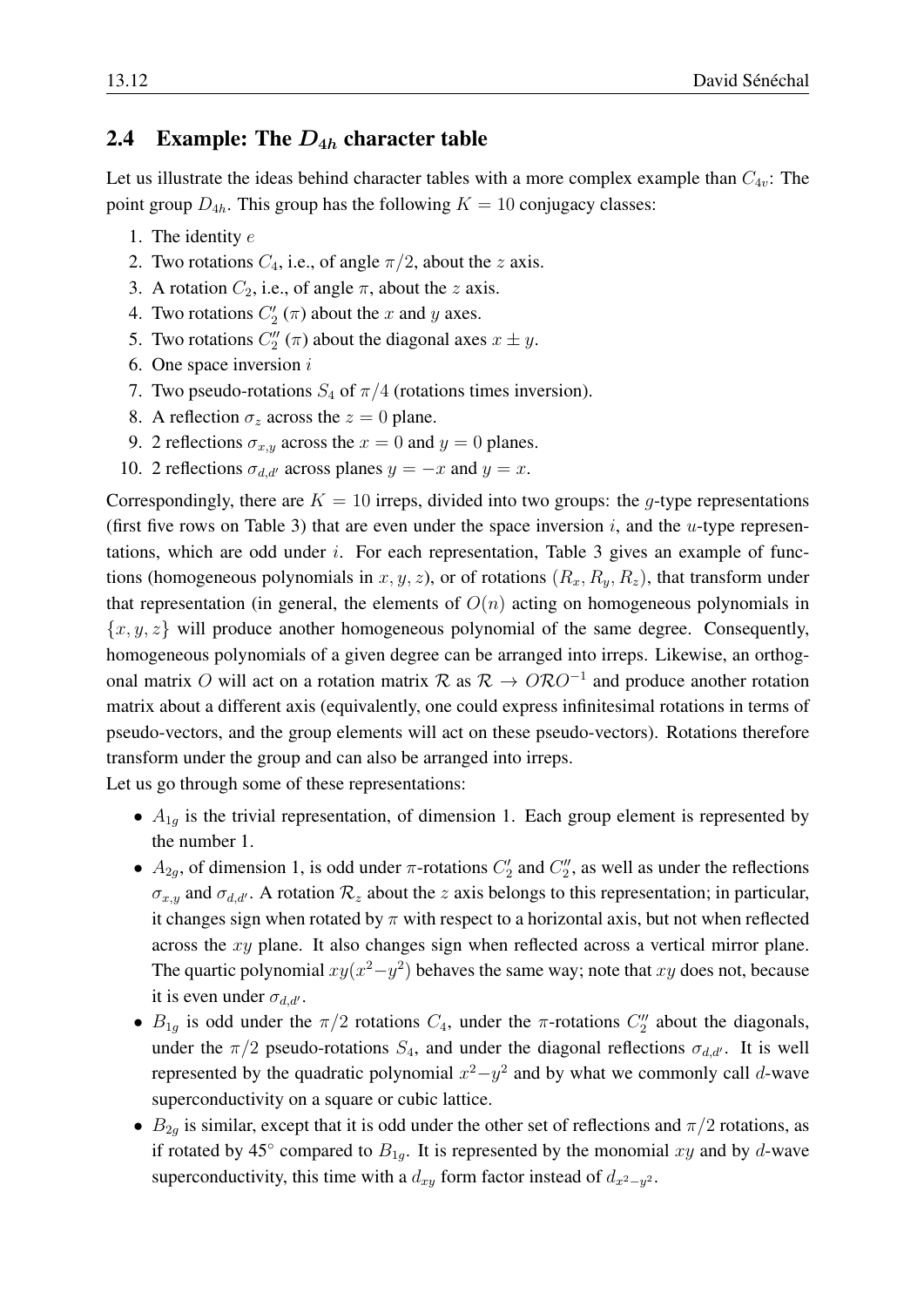- $E<sub>g</sub>$  is a two-dimensional representation, represented by the doublet of pseudo-vectors  $[\mathcal{R}_x, \mathcal{R}_y]$ , or by the doublet of monomials  $[zx, zy]$ .
- The *u*-type representations have the same characters as the  $g$ -type representations for proper transformations (the first 5 columns), and opposite characters for the improper transformations (the last 5 columns). Proper transformations have determinant  $+1$  and describe actual transformation that a rigid object may undergo, whereas improper transformation have determinant −1 and can always be viewed as a proper transformation times the inversion  $i$ .

### <span id="page-12-0"></span>2.5 Tensor products

Given two representations  $R_{ij}^{(1)}(a)$  and  $R_{ij}^{(2)}(a)$  of dimensions  $d_1$  and  $d_2$ , acting respectively on modules  $V_1$  et  $V_2$ , the product representation of dimension  $d_1d_2$  acts on the tensor product module  $V_1 \otimes V_2$  and is made of the tensor products of the matrices of the two representations

$$
R_{ik,jl}(a) = R_{ij}^{(1)}(a)R_{kl}^{(2)}(a) \text{ or } R(a) = R^{(1)}(a) \otimes R^{(2)}(a).
$$
 (29)

A product representation is in general reducible, even if the two factors are irreducible. Reducing a product representation to its irreducible components is an important problem of group theory. The direct sum

$$
R^{(\mu)} \otimes R^{(\nu)} = \bigoplus_{\rho} C^{\rho}_{\mu\nu} R^{(\rho)} \tag{30}
$$

is called the *Clebsch-Gordan series*. For one-dimensional representations (including all representations of Abelian groups), this series is trivial since it contains a single term. For multidimensional representations, the series can be inferred from the character table, by noting that the character of a product representation is the product of the characters of its factors

$$
\chi_i(R^{(\mu)} \otimes R^{(\nu)}) = \chi_i^{(\mu)} \chi_i^{(\nu)} = \sum_{\rho} C^{\rho}_{\mu\nu} \chi_i^{(\rho)}.
$$
 (31)

Applying the orthogonality relation [\(22\)](#page-9-1) to this relation yields

$$
C_{\mu\nu}^{\rho} = \sum_{i=1}^{K} \frac{g_i}{g} \chi_i^{*(\rho)} \chi_i^{(\mu)} \chi_i^{(\nu)}.
$$
 (32)

The states of the product module  $V_1 \otimes V_2$  associated with each component of the Clebsch-Gordan series can be obtained by applying the projection operators [\(28\)](#page-10-1). An example application of projection operators is given in Sect. [3.1.](#page-14-1)

### <span id="page-12-1"></span>2.6 Back to superconductivity: The Landau free energy

We will assume that Landau's theory of phase transitions qualitatively describes the superconducting transition as temperature is lowered. This theory assumes that the broken symmetry state is described by an order parameter  $\psi$ , which vanishes in the normal state and develops a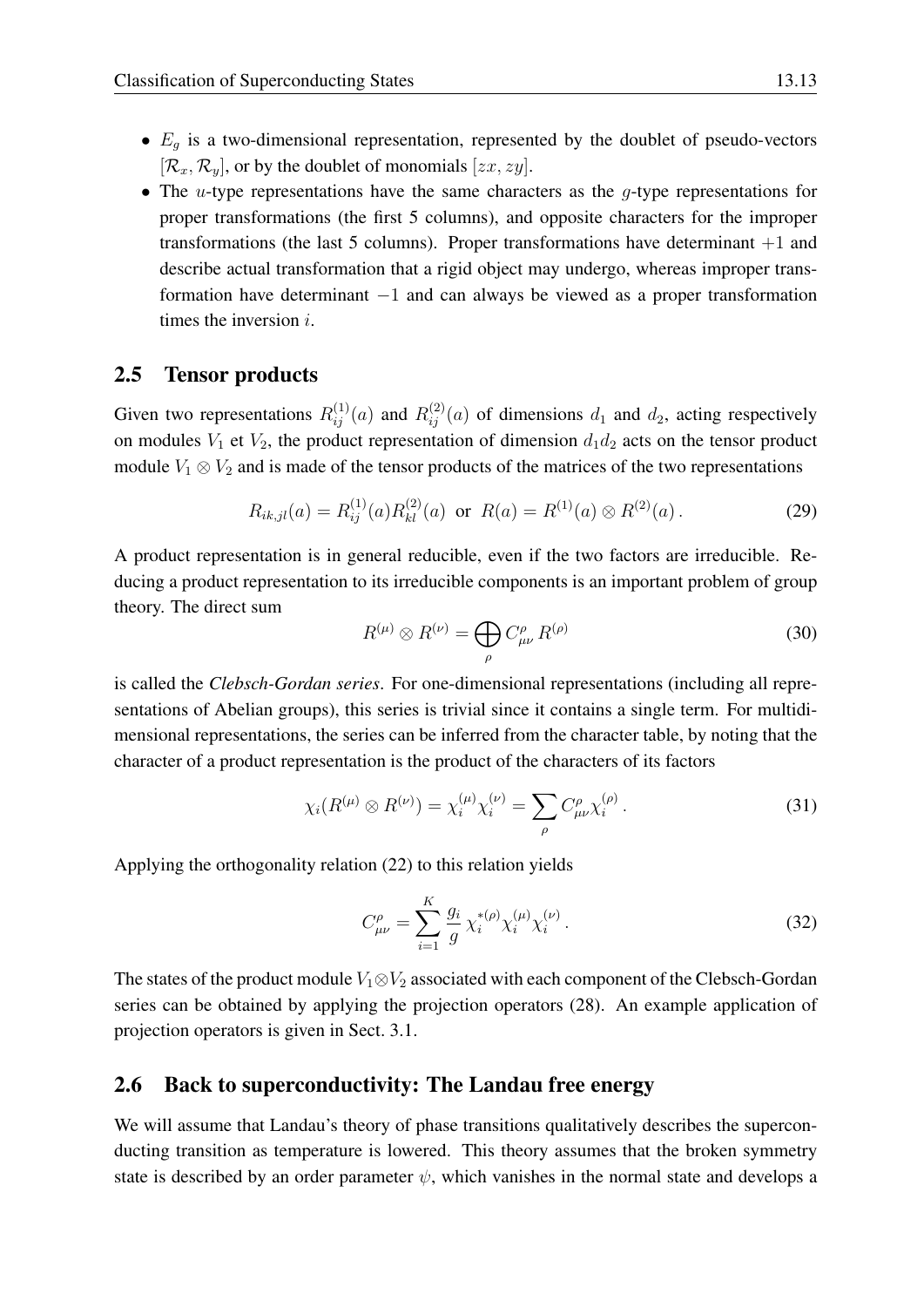

<span id="page-13-0"></span>Fig. 2: *Behavior of the Landau free energy functional across a continuous (a.k.a. second order) phase transition.*

nonzero value in the broken symmetry state. It further assumes that a local free energy functional  $f[\psi]$  may be defined and that the physical, uniform value of  $\psi$  corresponds to a minimum of  $f$  (see Fig. [2\)](#page-13-0).

If the precise form of  $\psi$ , i.e., the precise pattern of symmetry breaking, is not known, then we may assume that  $\psi$  may be decomposed on a basis of possible pairing functions. Going back to Eq. [\(13\)](#page-2-2), let us combine the three indices  $\alpha$ ,  $\beta$ ,  $\gamma$  into a single index r:

$$
\Delta_{m,\sigma;m',\sigma'}(\mathbf{k}) = \sum_{r} \psi_r \, \Delta_{m,\sigma;m',\sigma'}^{(r)}(\mathbf{k}) \tag{33}
$$

The Landau free energy functional is then a power expansion in terms of the coefficients  $\psi_r$ :

$$
f[\psi] = a_{rs}(T)\psi_r^*\psi_s + b_{rspq}(T)\psi_r^*\psi_s^*\psi_p\psi_q + \cdots \tag{34}
$$

where the ellipsis stands for gradient- and higher-degree terms, and  $T$  is the temperature.

The Landau functional should have the same symmetries as the underlying Hamiltonian. If these symmetries form a group  $G$  of transformations, Schur's lemma tells us that organizing the basis functions  $\mathbf{\Delta}^{(r)}$  according to irreps of G makes the matrix  $a(T)$  block-diagonal:  $a(T)$  =  $\bigoplus_{\mu} a^{(\mu)}(T)$ , i.e., it has no matrix elements between functions belonging to different irreps. Within each representation, the matrix  $a^{(\mu)}(T)$  may be diagonalized, and at some point upon lowering T one of its eigenvalues, initially all positive, may change sign, which signals the superconducting phase transition and a minimum of  $f[\psi]$  at  $\psi \neq 0$ . This is going to first occur in one of the representations and will define the symmetry character of the superconducting state.<sup>[5](#page-13-1)</sup>

For this reason it is important to arrange the possible gap functions into irreps of the symmetry group G. It amounts to a classification of possible superconducting states. Of course, a precise physical theory—a microscopic Hamiltonian—is needed in order to determine in which irrep superconductivity actually appears; but this is not the subject of this chapter.

Since the basis functions are products of spin, orbital and spatial factors, the group theoretical analysis can be done on each of these factors separately, followed by suitable tensor products. In the absence of SO coupling, the system is invariant under rotations in spin space; this leads to a clear separation between singlet and triplet gap functions, and only the combined orbital and spatial factors need to be classified according to the point group G.

<span id="page-13-1"></span><sup>&</sup>lt;sup>5</sup>This is the simplest scenario, but nothing forbids competing minima, and hence additional phase transitions, to appear at lower temperatures.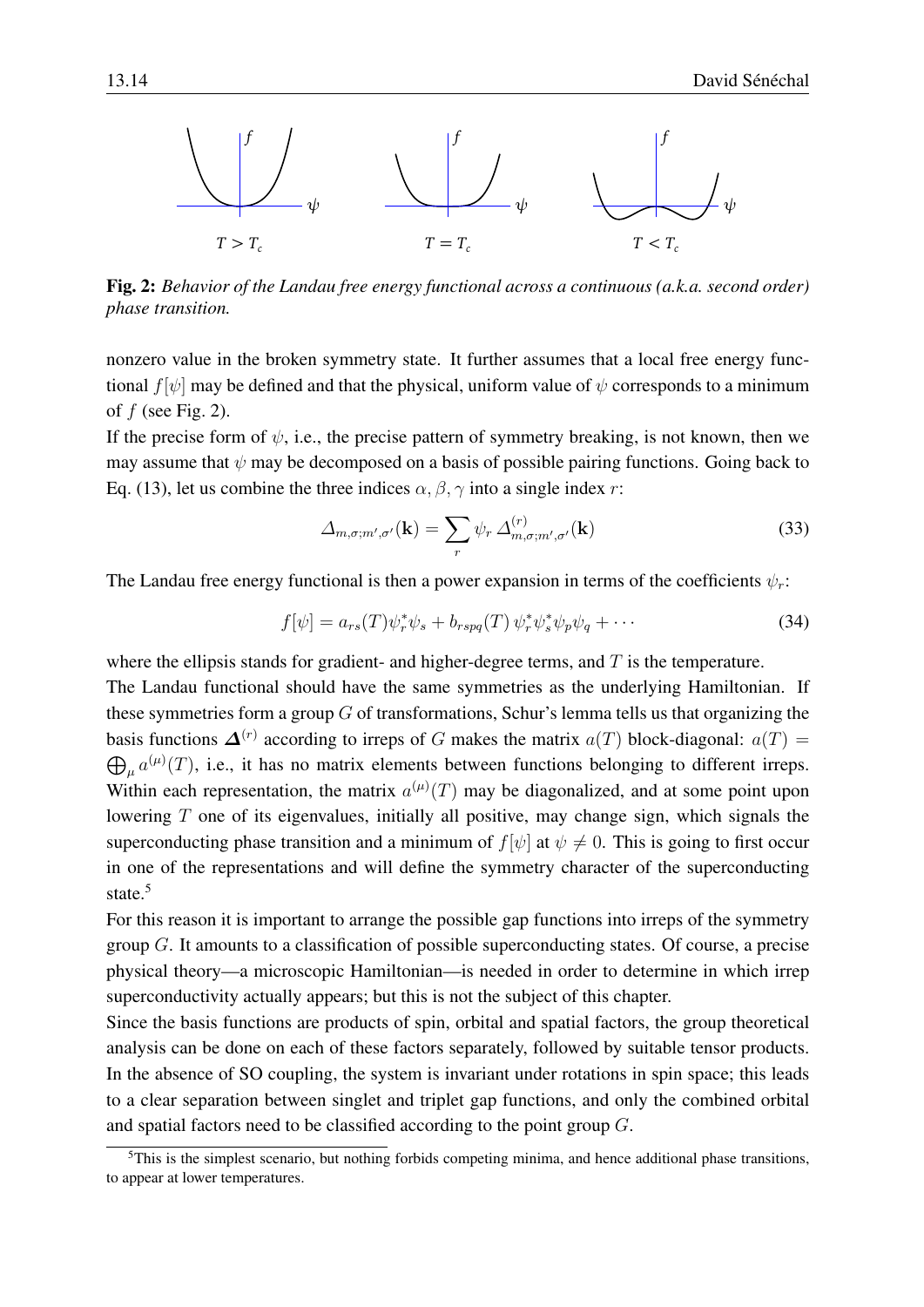# <span id="page-14-0"></span>3 Single-band superconductors

Let us continue our exploration by focusing first on single-band superconductors. In the absence of SO coupling, the classification of gap functions according to the point group is then limited to the spatial part. The exponentials  $e^{i\mathbf{k}\cdot\mathbf{r}}$  form a set of basis functions  $f^{\mathbf{r}}(\mathbf{k})$  for the spatial part. Under an element g of the point group,  $\mathbf{k} \to g\mathbf{k}$  and  $e^{i\mathbf{k}\cdot\mathbf{r}}$  is mapped into  $e^{ig\mathbf{k}\cdot\mathbf{r}} = e^{i\mathbf{k}\cdot(g^{-1}\mathbf{r})}$ . Given a lattice vector r, the set of functions labeled by  $S = \{qr\}$ ,  $q \in G$  will transform amongst themselves and will form a (generally reducible) representation. The matrices associated with that representation simply perform permutations of the element of the set S and are obtained from the unit matrix by a permutation of the rows. Moreover, since the point groups are subgroups of  $O(n)$ , all the elements of S will have the same modulus.

In the one-band case, the Pauli principle forces the singlet pairing functions to be even in k, whereas triplet functions are odd in k. We will focus in what follows on a simple example. A more thorough discussion can be found in Ref. [\[6\]](#page-26-5).

### <span id="page-14-1"></span>3.1  $C_{4v}$  symmetry

Let us illustrate the situation of a two-dimensional system on a square lattice with  $C_{4v}$  symmetry. The character table is shown on Table [2.](#page-9-0) Let us consider in succession the representations generated from the vectors  $r=0$  (on-site),  $r=\hat{x}$  (first neighbor) and  $r=\hat{x}+\hat{y}$  (second neighbor). The representation generated from  $r=0$  contains a single function, equal to 1, belonging to  $A_1$ . The one generated from  $\mathbf{r}=\hat{\mathbf{x}}$  contains the four functions

<span id="page-14-2"></span>
$$
\left(e^{ik_x}, e^{ik_y}, e^{-ik_x}, e^{-ik_y}\right) \tag{35}
$$

in terms of which the group generators are

$$
R(C_4) = \begin{pmatrix} 0 & 1 & 0 & 0 \\ 0 & 0 & 1 & 0 \\ 0 & 0 & 0 & 1 \\ 1 & 0 & 0 & 0 \end{pmatrix} \qquad R(\sigma_x) = \begin{pmatrix} 0 & 0 & 1 & 0 \\ 0 & 1 & 0 & 0 \\ 1 & 0 & 0 & 0 \\ 0 & 0 & 0 & 1 \end{pmatrix}
$$
(36)

The other elements of the representation are

$$
R(C_2) = \begin{pmatrix} 0 & 0 & 1 & 0 \\ 0 & 0 & 0 & 1 \\ 1 & 0 & 0 & 0 \\ 0 & 1 & 0 & 0 \end{pmatrix} \qquad R(\sigma_y) = \begin{pmatrix} 1 & 0 & 0 & 0 \\ 0 & 0 & 0 & 1 \\ 0 & 0 & 1 & 0 \\ 0 & 1 & 0 & 0 \end{pmatrix} \qquad R(C_4^{-1}) = \begin{pmatrix} 0 & 0 & 0 & 1 \\ 1 & 0 & 0 & 0 \\ 0 & 1 & 0 & 0 \\ 0 & 0 & 1 & 0 \end{pmatrix}
$$

$$
R(\sigma_d) = \begin{pmatrix} 0 & 1 & 0 & 0 \\ 1 & 0 & 0 & 0 \\ 0 & 0 & 0 & 1 \\ 0 & 0 & 1 & 0 \end{pmatrix} \qquad R(\sigma_{d'}) = \begin{pmatrix} 0 & 0 & 0 & 1 \\ 0 & 0 & 1 & 0 \\ 0 & 1 & 0 & 0 \\ 1 & 0 & 0 & 0 \end{pmatrix} \qquad R(e) = \begin{pmatrix} 1 & 0 & 0 & 0 \\ 0 & 1 & 0 & 0 \\ 0 & 0 & 1 & 0 \\ 0 & 0 & 0 & 1 \end{pmatrix}
$$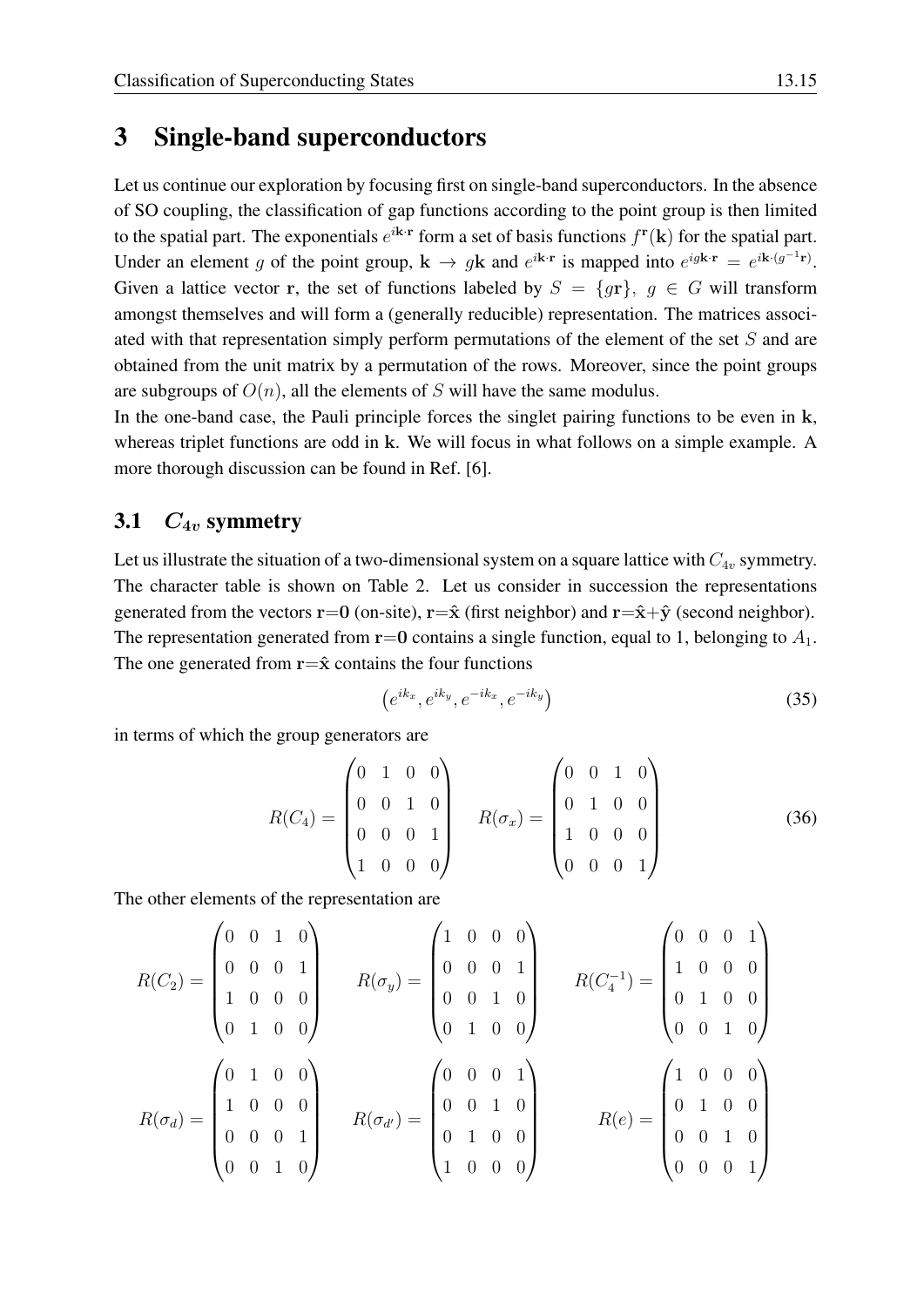From these expression we can compute the projection operators [\(28\)](#page-10-1). An explicit computation shows that

$$
P^{(A_1)} = \frac{1}{4} \begin{pmatrix} 1 & 1 & 1 & 1 \\ 1 & 1 & 1 & 1 \\ 1 & 1 & 1 & 1 \\ 1 & 1 & 1 & 1 \end{pmatrix}, P^{(B_1)} = \frac{1}{4} \begin{pmatrix} 1 & -1 & 1 & -1 \\ -1 & 1 & -1 & 1 \\ 1 & -1 & 1 & -1 \\ -1 & 1 & -1 & 1 \end{pmatrix}, P^{(E)} = \frac{1}{2} \begin{pmatrix} 1 & 0 & -1 & 0 \\ 0 & 1 & 0 & -1 \\ -1 & 0 & 1 & 0 \\ 0 & -1 & 0 & 1 \end{pmatrix}
$$

whereas  $P^{(A_2)}$  and  $P^{(B_2)}$  vanish. The basis functions we seek are the eigenvectors of these projectors with eigenvalue  $+1$ 

$$
A_1: (1,1,1,1) \qquad B_1: (1,-1,1,-1) \qquad E: (1,0,-1,0) \& (0,1,0,-1) \qquad (37)
$$

which, in terms of the basis [\(35\)](#page-14-2), are

$$
A_1: \cos k_x + \cos k_y \qquad B_1: \cos k_x - \cos k_y \qquad E: [\sin k_x, \sin k_y]. \tag{38}
$$

The representation generated from  $\mathbf{r} = \hat{\mathbf{x}} + \hat{\mathbf{y}}$  contains the four functions

$$
(e^{i(k_x+k_y)}, e^{i(k_x-k_y)}, e^{-i(k_x+k_y)}, e^{-i(k_x-k_y)})
$$
 (39)

By repeating the same procedure, one finds following basis functions

$$
A_1 : \cos k_x \cos k_y \qquad B_2 : \sin k_x \sin k_y \qquad E : [\sin(k_x + k_y), \sin(k_x - k_y)]. \tag{40}
$$

We need to go to the fourth neighbor  $\mathbf{r} = 2\hat{\mathbf{x}} + \hat{\mathbf{y}}$  in order to get a basis function belonging to  $A_2$ :

$$
A_2: \sin k_x \sin k_y (\cos k_x - \cos k_y) \tag{41}
$$

The simplest basis functions for the spatial part of the gap function are shown in the last column of Table [2.](#page-9-0) Since we are dealing with a single band model, the nodes are solely determined by the structure of the gap function  $\Delta(\mathbf{k})$  obtained directly from the functions of Table [2.](#page-9-0)

The  $A_1$  representation corresponds to isotropic (or s-wave) pairing. The  $B_1$  representation is the well-known d-wave pairing, and the  $B_2$  representation is a variant, rotated by 45°. The  $A_2$ representation constitutes a more exotic case corresponding to g-wave pairing. Assuming a constant modulus  $|k|$ , the gap functions associated to the one-dimensional representations of Table [2](#page-9-0) have the following shape as a function of polar angle in the  $k_x - k_y$  plane:

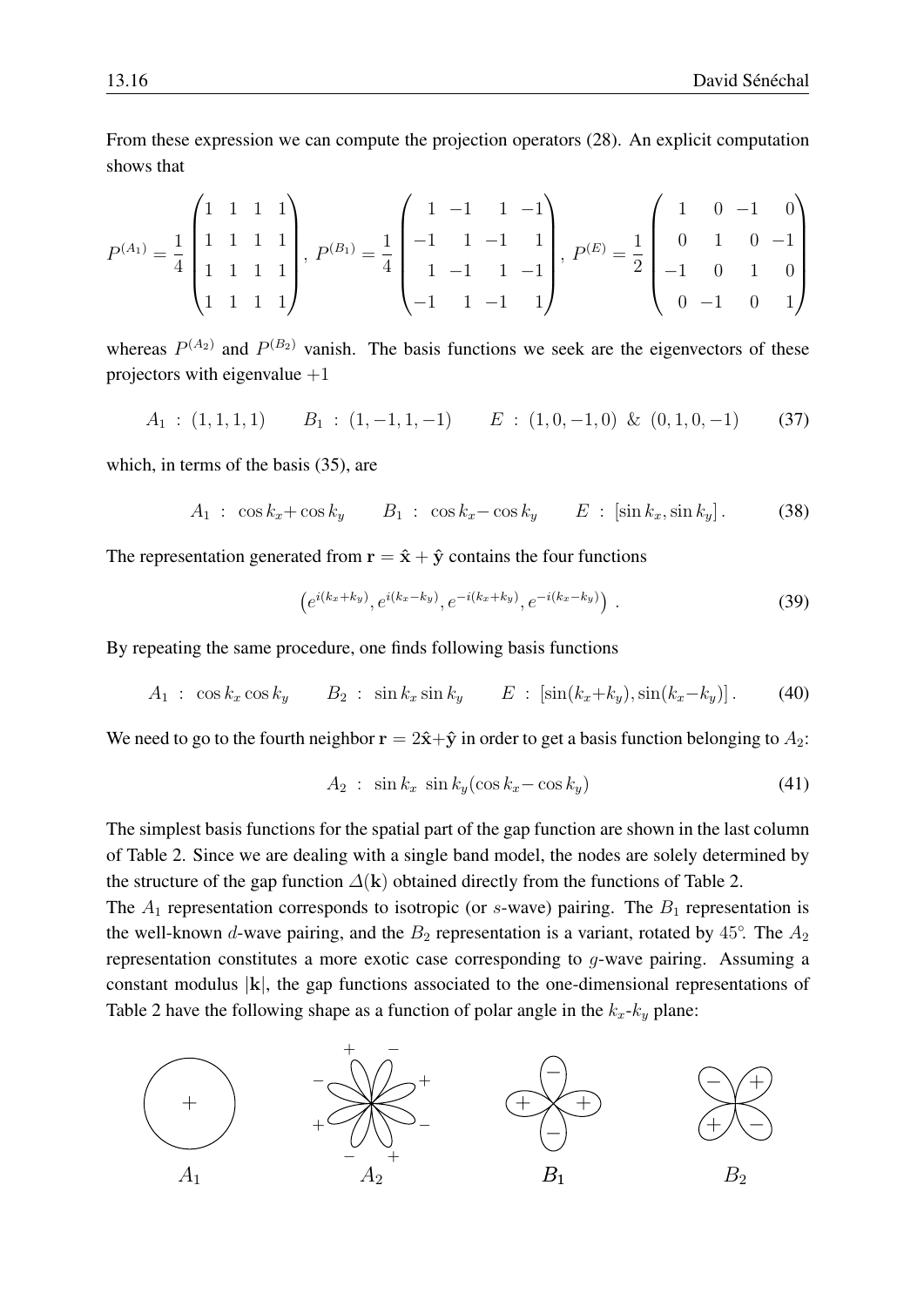The gap functions associated with these representations have respectively 0, 8, 4, and 4 nodes (or zeros) as a function of angle from 0 to  $2\pi$ . The sign of the function in each lobe is indicated. The E representation is odd under inversion and is therefore associated with triplet superconductivity. The gap function in that case is the doublet  $[\sin k_x, \sin k_y]$ . Each member of the doublet has two nodal directions. However, it is possible to combine them into complex functions  $\sin k_x \pm i \sin k_y$ , each behaving like an effective one-dimensional representation of  $C_{4v}$ , mapped onto one another by complex conjugation or, physically speaking, time reversal. These complex combinations have no nodes, as the real and imaginary parts do not vanish at the same angle. These gap symmetries are respectively called  $p_x$ ,  $p_y$  and  $p_x \pm i p_y$ . The corresponding angular dependences are illustrated below, again assuming a constant modulus  $|k|$ :



### <span id="page-16-0"></span>3.2  $C_{\infty}$  symmetry

In the continuum approximation, i.e., for very long coherence lengths, it is legitimate to assume that a two-dimensional model might have continuous rotation invariance about the  $z$  axis. The rotation symmetry, combined with a mirror symmetry across any vertical plane, is effectively the  $n \to \infty$  limit of  $C_{nv}$ . The irreps of  $C_{\infty v}$  are

- 1.  $A_1$ : the character is 1 for every rotation and reflection.
- 2.  $A_2$ : the character is 1 for every rotation and  $-1$  for every reflection.
- 3.  $E_n$  ( $n \in \mathbb{N}^*$ ) : the character is  $2\cos(n\theta)$  for a rotation of angle  $\theta$  and 0 for reflections. This is realized by the 2×2 rotation matrices  $R(\theta)$  and reflection operators  $\Sigma(\theta)$

$$
R(\theta) = \begin{pmatrix} \cos \theta & \sin \theta \\ -\sin \theta & \cos \theta \end{pmatrix} \qquad \Sigma(\theta) = \begin{pmatrix} \cos \theta & \sin \theta \\ \sin \theta & -\cos \theta \end{pmatrix}
$$
(42)

The basis functions corresponding to  $E_n$  are the pairs  $[\cos n\varphi, \sin n\varphi]$ ,  $\varphi$  being the polar coordinate on the  $k_x-k_y$  plane. These functions have n nodal lines each. The spatially even representations ( $A_1$  and  $E_{2m}$ ) correspond to singlet superconductivity and the odd representations ( $A_2$ ) and  $E_{2m+1}$ ) to triplet superconductivity. The representations  $n = 0, 1, 2, \ldots$  are traditionally labeled  $s, p, d, f, g$ , etc, like the orbital quantum number in atomic physics. The gap functions in many point groups are labeled likewise, according to the number of nodal lines (e.g.,  $C_{4v}$ ) above).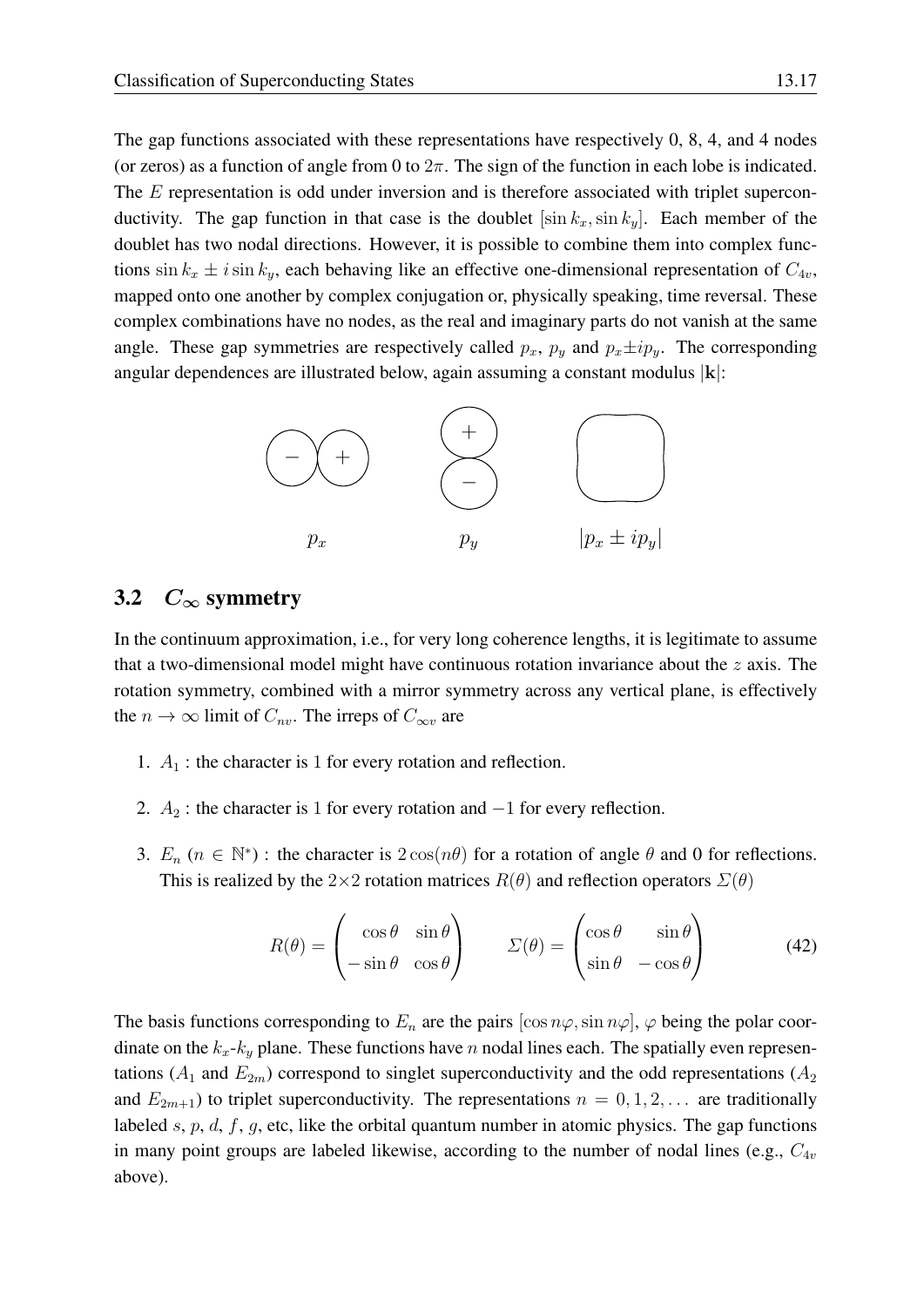# <span id="page-17-0"></span>4 Multi-band superconductors

## <span id="page-17-1"></span>4.1 Band vs orbital basis

Let g denote an element of the point group  $G$ . In the absence of SO coupling, its effect on the annihilation operator  $c_{\mathbf{r},m,\sigma}$  (Wannier basis) is the following

$$
c_{\mathbf{r},m,\sigma} \to c'_{\mathbf{r},m,\sigma} = \sum_{m'} U_{mm'}(g) c_{g\mathbf{r},m',\sigma}
$$
(43)

where gr is the mapping of site r under g and  $U(q)$  constitutes a  $N_b$ -dimensional representation of the group G acting on orbital space. The matrix  $U(q)$  is independent of r by translation invariance, and therefore the same transformation applies in the orbital basis

$$
c_{m,\sigma}(\mathbf{k}) \to c'_{m,\sigma}(\mathbf{k}) = \sum_{m'} U_{mm'}(g) c_{m',\sigma}(g\mathbf{k}). \tag{44}
$$

The same symmetry operation is expressed differently in the band basis. From Eq. [\(6\)](#page-2-3), we find

$$
d_a'(\mathbf{k}) = \sum_b \tilde{U}_{ab}(g, \mathbf{k}) d_b(g\mathbf{k})
$$
\n(45)

where  $q\mathbf{k}$  is the image of  $\mathbf k$  under  $q$  and

$$
\tilde{U}_{ab}(g, \mathbf{k}) = \sum_{m,m'} V_{a,m}(\mathbf{k}) V_{b,m'}^*(\mathbf{k}) U_{mm'}(g).
$$
\n(46)

The matrix  $\tilde{U}_{ab}(g,\mathbf{k})$  depends on  $\mathbf{k}$ . Hence the orbital basis makes the group-theoretical analysis much simpler, compared to the band basis, as mentioned above. This is therefore the basis we will use in the following. The physical relevance of the two bases is discussed in Sect. [6.](#page-25-0)

### <span id="page-17-2"></span>4.2 The case of  $Sr<sub>2</sub>RuO<sub>4</sub>$

This formalism for inter-orbital superconductivity can be applied to a model for  $Sr_2RuO_4$  [\[7](#page-26-6)[–9\]](#page-26-7), summarized in Fig. [3.](#page-18-0) It is defined on a square lattice, with three Ru  $t_{2g}$  orbitals per site. In the figure, these three orbitals  $(d_{yz}, d_{xz}$  and  $d_{xy}$ ) have been drawn on separate planes for clarity. The main hopping terms are illustrated in the figure, but are not so important for our purpose, except for their defining a noninteracting Hamiltonian with  $D_{4h}$  symmetry (see Table [3\)](#page-10-0). We use the group  $D_{4h}$  even though the model is two-dimensional because (i) we want to cover a three-dimensional extension of the model with weak inter-plane coupling and (ii) the orbitals themselves transform in a nontrivial way under the reflection  $\sigma_z$  across the xy plane. The treatment summarized here is taken from [\[10\]](#page-26-8).

The group  $D_{4h}$  can be generated by successive applications of the elements  $C_4$ ,  $\sigma_x$ , and  $\sigma_z$ . From Fig. [3](#page-18-0) it is obvious that these operations have the following effect on the three orbitals

<span id="page-17-3"></span>
$$
U(C_4) = \begin{pmatrix} 0 & 1 & 0 \\ -1 & 0 & 0 \\ 0 & 0 & -1 \end{pmatrix} \qquad U(\sigma_x) = \begin{pmatrix} 1 & 0 & 0 \\ 0 & -1 & 0 \\ 0 & 0 & -1 \end{pmatrix} \qquad U(\sigma_z) = \begin{pmatrix} -1 & 0 & 0 \\ 0 & -1 & 0 \\ 0 & 0 & 1 \end{pmatrix}
$$
(47)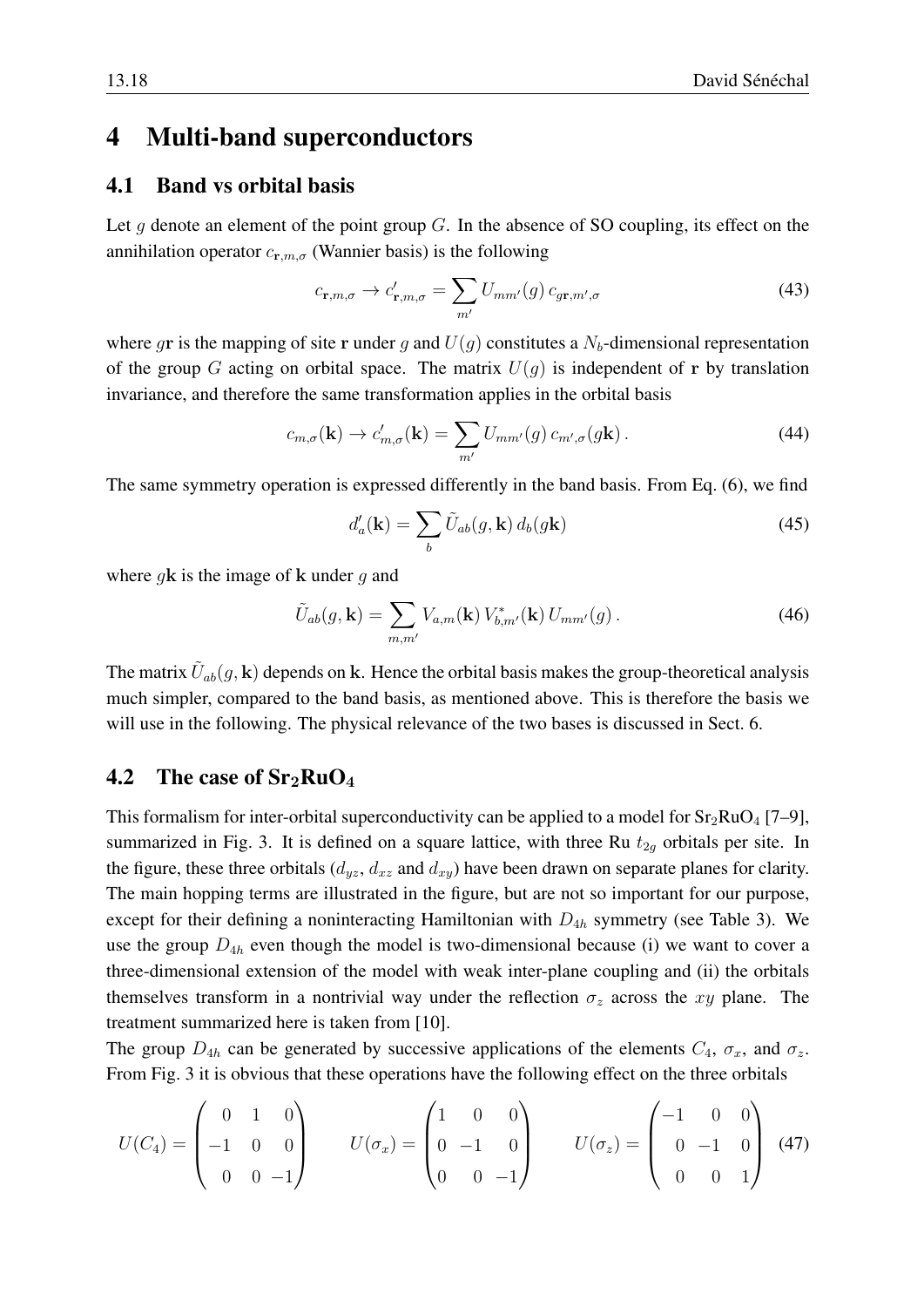

<span id="page-18-0"></span>Fig. 3: *Left panel: Schematic view of the SRO unit cell. The three orbitals have been vertically separated for clarity (the model considered is purely two-dimensional). The labels 1,2,3 correspond, respectively, to the*  $d_{yz}$ ,  $d_{xz}$ , and  $d_{xy}$  *orbitals. The different hopping terms* ( $t_{1,2,3}$  *and* λ*) are illustrated. Right panel: Fermi surface of Sr*2*RuO*<sup>4</sup> *in the simple model illustrated on the left. The*  $\alpha$  *and*  $\beta$  *bands are a mixture of the*  $d_{xz}$  *and*  $d_{yz}$  *orbitals, whereas the*  $\gamma$  *band is pure*  $d_{xy}$ *.* 

These matrices form, with the rest of the elements of the group, a reducible 3-dimensional representation. From the characters one infers it to be  $B_{2g} \oplus E_g$ .

The orbital part of the pairing function can be expanded in terms of the following  $3\times3$  matrices

<span id="page-18-1"></span>

| $\mathbf{\hat{a}}_x = \begin{pmatrix} 1 & 0 & 0 \ 0 & 0 & 0 \ 0 & 0 & 0 \end{pmatrix} \hspace{1cm} \mathbf{\hat{b}}_x = \begin{pmatrix} 0 & 0 & 0 \ 0 & 0 & 1 \ 0 & 1 & 0 \end{pmatrix}$ |                                                                                             | $\mathbf{\hat{c}}_x = \left(\begin{array}{ccc} 0 & 0 & 0 \ 0 & 0 & 1 \ 0 & -1 & 0 \end{array}\right)$ |  |
|------------------------------------------------------------------------------------------------------------------------------------------------------------------------------------------|---------------------------------------------------------------------------------------------|-------------------------------------------------------------------------------------------------------|--|
| $\mathbf{\hat{a}}_y = \begin{pmatrix} 0 & 0 & 0 \ 0 & 1 & 0 \ 0 & 0 & 0 \end{pmatrix}$                                                                                                   | $\mathbf{\hat{b}}_y = \begin{pmatrix} 0 & 0 & 1 \ 0 & 0 & 0 \ 1 & 0 & 0 \end{pmatrix} \, .$ | $\mathbf{\hat{c}}_y = \begin{pmatrix} 0 & 0 & 1 \ 0 & 0 & 0 \ -1 & 0 & 0 \end{pmatrix}$ (48)          |  |
| $\mathbf{\hat{a}}_z = \begin{pmatrix} 0 & 0 & 0 \ 0 & 0 & 0 \ 0 & 0 & 1 \end{pmatrix}$                                                                                                   | $\mathbf{\hat{b}}_z = \begin{pmatrix} 0 & 1 & 0 \ 1 & 0 & 0 \ 0 & 0 & 0 \end{pmatrix}$      | $\mathbf{\hat{c}}_z = \begin{pmatrix} 0 & 1 & 0 \ -1 & 0 & 0 \ 0 & 0 & 0 \end{pmatrix}$               |  |

A general basis state for pairing in orbital space may then be expressed via three vectors a, b,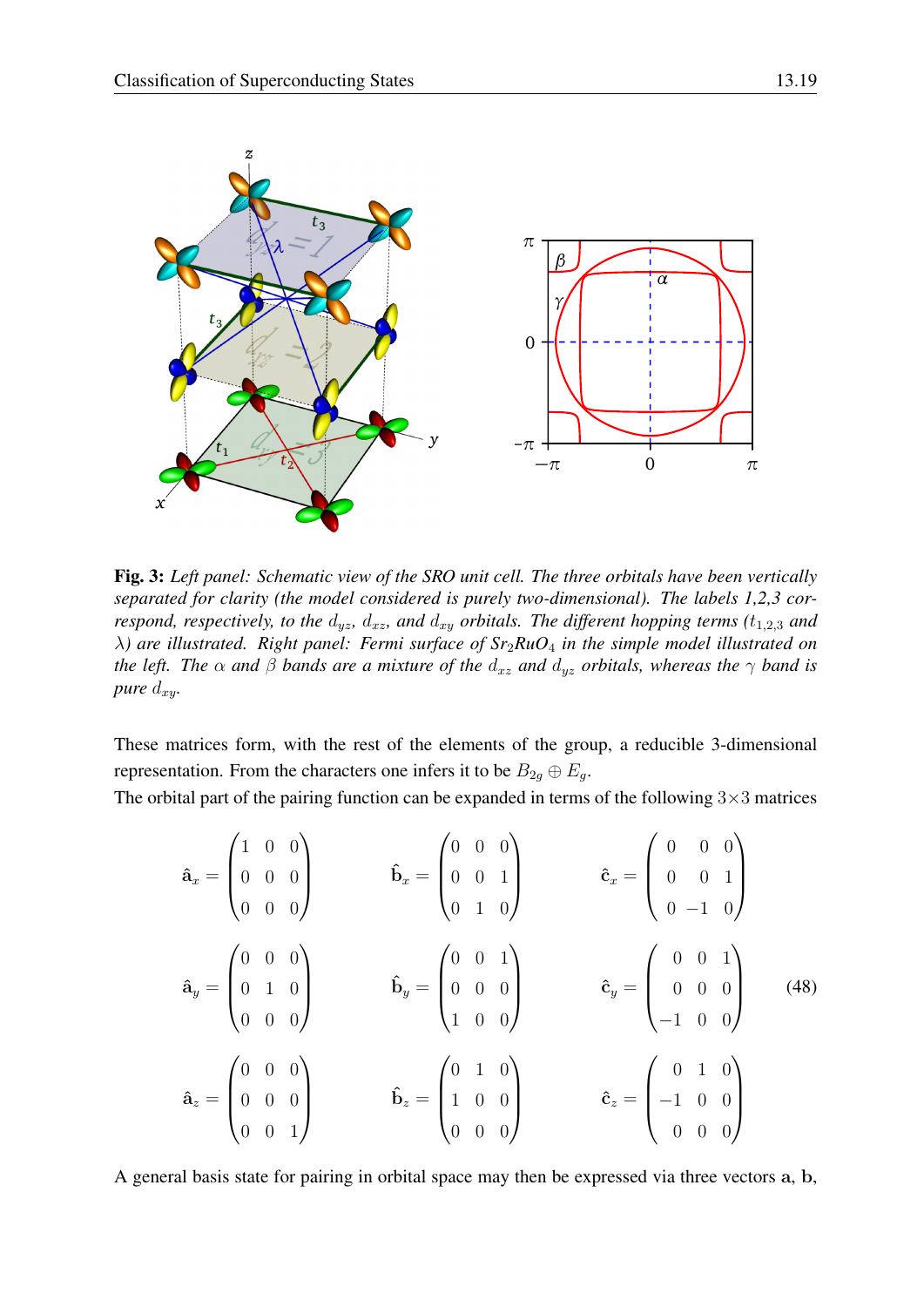and c as

$$
O_{mn} = \mathbf{a} \cdot \hat{\mathbf{a}}_{mn} + \mathbf{b} \cdot \hat{\mathbf{b}}_{mn} + \mathbf{c} \cdot \hat{\mathbf{c}}_{mn} \,. \tag{49}
$$

The orbital part  $O_{mm'}$  transforms as follows under a group operation q

<span id="page-19-1"></span>
$$
O_{mm'} \to \sum_{n,n'} U_{mn}(g) U_{m'n'}(g) O_{nn'} \quad \text{or} \quad O \to U(g) O U^T(g).
$$
 (50)

These 9 matrices [\(48\)](#page-18-1) belong to a 9-dimensional representation of  $D_{4h}$ , obtained by taking the tensor products of the matrices [\(47\)](#page-17-3) with themselves. The content of this representation can easily be shown to be  $2A_{1g} \oplus B_{1g} \oplus B_{2g} \oplus E_g$  for symmetric states (spin singlets), and  $A_{2g} + E_g$ for antisymmetric states (spin triplets). Again, this classification ignores the spatial part (or rather, supposes that it is invariant).

We can combine these orbital gap functions with spatial functions classified according to Table [3,](#page-10-0) by taking tensor products and reducing them to irreps using projection operators. Ref. [\[10\]](#page-26-8) provides tables of singlet and triplet states belonging to each representation, with and without inter-orbital pairing. These tables are too lengthy to reproduce here, but let us consider two examples:

- 1. Singlet pairing may occur in the constant (k-independent)  $\hat{b}_z$  state, which belongs to the  $B_{2g}$  representation of  $D_{4h}$ , and is basically pairing between electrons belonging to the  $d_{xz}$ and  $d_{yz}$  orbitals. This admixture of orbitals occurs in bands  $\alpha$  and  $\beta$  of Sr<sub>2</sub>RuO<sub>4</sub> (see right panel of Fig. [3\)](#page-18-0), mostly along the diagonals of the Brillouin zone. This pairing would lead to nodes at the intersection of the  $\alpha$  and  $\beta$  branches of the Fermi surface with the  $k_x$  and  $k_y$  axes (dashed lines on the Fig. [3\)](#page-18-0), as the pairing changes sign under  $C_4$  rotations (from Table [3\)](#page-10-0). It therefore has d-wave character.
- 2. The  $E_{2u}$  representation contains many simple triplet gap functions, including  $\sin k_z[\hat{\mathbf{b}}_x, \hat{\mathbf{b}}_y]$ and  $\hat{\mathbf{a}}_z[\sin k_x, \sin k_y]$ . This corresponds to what is usually called  $p \pm ip$  superconductivity in this context. The  $\hat{\mathbf{a}}_z[\sin k_x, \sin k_y]$  function involves only the  $\gamma$  band and would vanish at two points along the  $\gamma$  band Fermi surface (hence the p-wave epithet). The  $\sin k_z[\hat{\mathbf{b}}_x, \hat{\mathbf{b}}_y]$  function vanishes at the equator  $(k_z = 0)$  and involves admixtures of the  $d_{xy}$  and  $d_{xz}$  bands  $(\hat{\mathbf{b}}_x)$  and of the  $d_{xy}$  and  $d_{yz}$  bands  $(\hat{\mathbf{b}}_y)$ .

## <span id="page-19-0"></span>4.3 Are nodes imposed by symmetry?

In the one-band case, a symmetry-imposed node occurs in a pairing function that vanishes in some direction because it is odd under certain symmetry operations in the irreducible representation it belongs to. For instance, in the representation  $B_{1g}$  of  $D_{4h}$  or  $C_{4v}$ , the pairing function must be odd under a diagonal reflection  $\sigma_d$ , and must accordingly vanish along the diagonals, which is indeed the case of the standard d-wave function  $\cos k_x - \cos k_y$ . The pairing function being a scalar, its zeros correspond to nodes. The one-band case is simple because translation invariance allows us to express the order parameter as a scalar function of the wave vector k. However, strictly speaking, the notion of symmetry-imposed nodes does not make sense in the case of multi-orbital models, with or without spin-orbit coupling.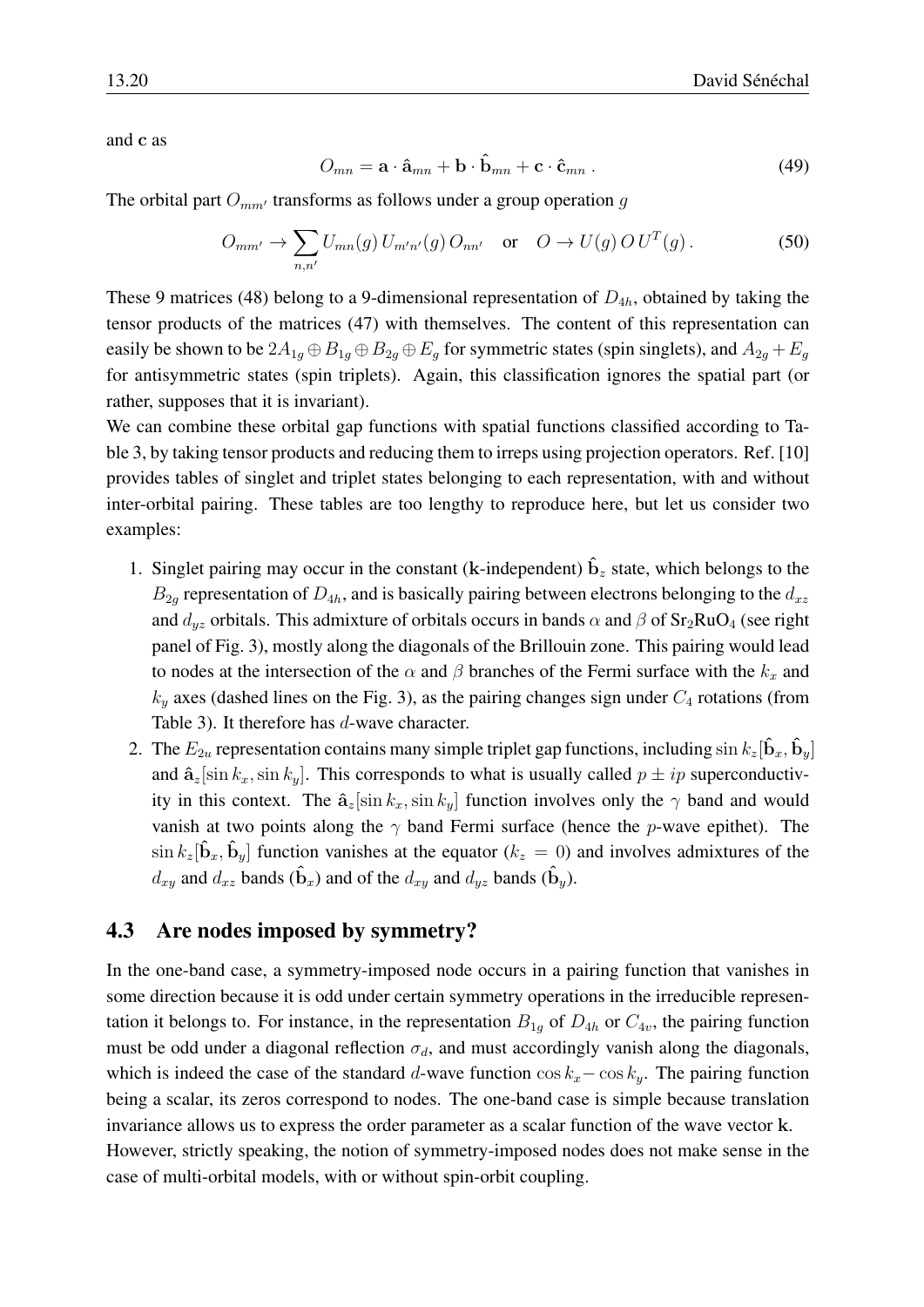In a multi-orbital model, the pairing function is a multi-component object: a matrix. That matrix may be odd under a certain symmetry operation, but that does not imply that it must vanish at a fixed point of that operation in momentum space, because the odd character can reside in the orbital part instead of the spatial part. Indeed, the odd character translates into the following transformation property for the pairing function, in the case of, say, the reflection  $\sigma_d$ 

$$
\Delta_{\nu}(k_x, k_y, k_z) \rightarrow \Delta_{\nu}'(k_x, k_y, k_z) = \mathcal{U}(\sigma_d)_{\nu\nu'} \,\Delta_{\nu'}(k_y, k_x, k_z) \tag{51}
$$

where the index  $\nu$  labels basis vectors in orbital space (i.e., not the same as the original orbital basis with indices  $m, m'$ ) and U the orbital part of the representation. In the  $B_{1g}$  representation, we therefore have the condition  $\Delta'_\nu(k_x, k_y, k_z) = -\Delta_\nu(k_x, k_y, k_z)$ , or  $[\mathcal{U}(\sigma_d)\mathbf{\Delta}(k_y, k_x, k_z)]_\nu =$  $-\Delta_{\nu}(k_x, k_y, k_z)$ , which translates into  $[\mathcal{U}(\sigma_d)\mathbf{\Delta}(k_x, k_x, k_z)]_{\nu} = -\Delta_{\nu}(k_x, k_x, k_z)$  along the diagonal. In the single-orbital case,  $\mathcal{U}=1$  and that condition implies  $\Delta(k_x, k_x, k_z) = 0$ . In the multi-orbital case, the orbital part  $\Delta$  of the pairing function may be an eigenvector of U with eigenvalue −1, and this imposes no condition at all on  $\Delta_{\nu}(k_x, k_x, k_z)$ . For instance, in our model for  $Sr<sub>2</sub>RuO<sub>4</sub>$ , the pairing function  $\hat{a}_x-\hat{a}_y$ , which is wave vector independent, belongs to  $B_{1g}$ . The matrix U in that case exchanges  $a_x$  and  $a_y$  and is equivalent to −1 in orbital space, which leaves an even (here constant) spatial part.

Another example: the inter-orbital pairing function  $\hat{\mathbf{c}}_x \sin k_x + \hat{\mathbf{c}}_y \sin k_y$  belongs to  $A_{1u}$  and describes a singlet state that is odd under the reflection  $\sigma_z$  across the xy-plane. Indeed, under this reflection, the orbitals  $d_{xz}$  and  $d_{yz}$  change sign, and so, according to Eq. [\(50\)](#page-19-1), do the components  $\hat{\mathbf{c}}_x$  and  $\hat{\mathbf{c}}_y$ , while the functions  $\sin k_x$  and  $\sin k_y$  are unaffected. The matrix-valued pairing function then takes the form

$$
\boldsymbol{\Delta}(k_x, k_y, k_z) = \begin{pmatrix} 0 & 0 & \sin k_y \\ 0 & 0 & \sin k_x \\ -\sin k_y & -\sin k_x & 0 \end{pmatrix}
$$
(52)

(we ignore spin, which is in a singlet state in this example). The transformation law of that pairing function under  $\sigma_z$  is  $\Delta \to \Delta' = U(\sigma_z) \Delta U^T(\sigma_z)$ , where  $U(\sigma_z)$  is given in Eq. [\(47\)](#page-17-3). Therefore  $\Delta' = -\Delta$ , as it should be in representation  $A_{1u}$ . Accordingly, while that pairing function may have nodes, e.g., as a function of  $k_z$ , their precise shape or location is not imposed by symmetry.

### <span id="page-20-0"></span>4.4 The graphene lattice

As a different type of multiband system, let us consider the graphene lattice. It can be seen as a triangular Bravais lattice of elementary hexagons with a basis of two sites  $(A \text{ and } B)$  and lattice basis vectors  $e_1$  and  $e_2$ ; see Fig. [4.](#page-21-1)

If the two atoms on sublattices A and B are identical, the point group of the lattice is  $C_{6v}$ , when considered from the middle of a hexagonal plaquette. This group has 12 elements in 6 conjugacy classes. All elements may be generated by a  $\pi/3$  rotation  $C_6$  and a reflexion  $\sigma_v$  with respect to the horizontal axis of Fig. [4.](#page-21-1) The character table is shown in Table [4.](#page-21-0) The particularity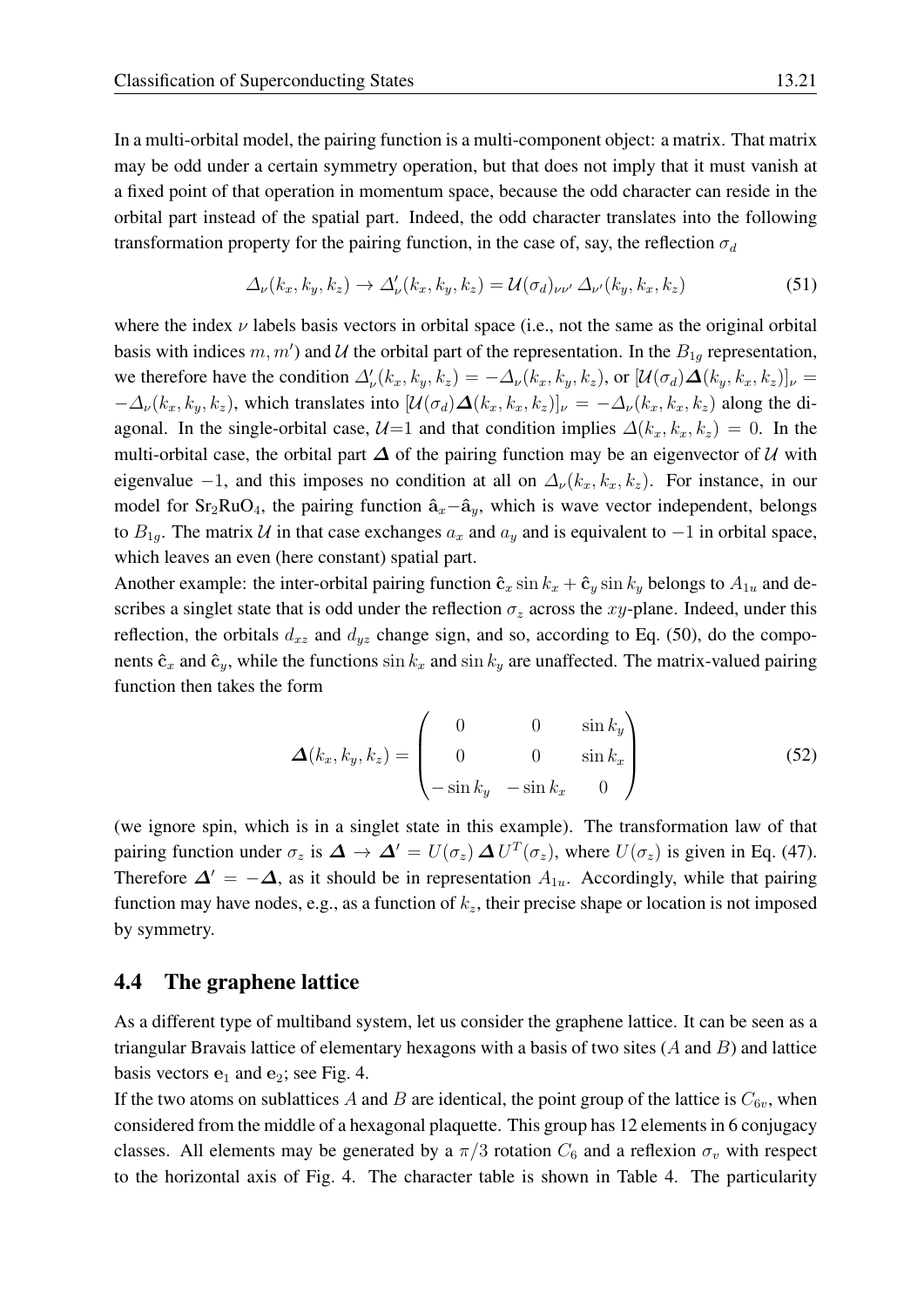

<span id="page-21-1"></span>Fig. 4: *The graphene lattice, with two sites (*A *and* B*) per unit cell. The lattice basis vectors*  $e_{1,2}$  are shown, as well as the elementary bond vectors  $a_i$ . The lattice vector  $e_3$  is conveniently *defined as*  $e_3 = -e_1 - e_2$ .

<span id="page-21-0"></span>**Table 4:** *Character table of*  $C_{6v}$ *, with a list of the nearest-neighbor pairing functions for each*  $i$ rrep, expressed as function of  $k_i$ = $\mathbf{k} \cdot \mathbf{e}_i$ . Irreps  $A_2$  and  $B_2$  need longer-range pairing to appear.

|         |                       | e $2C_6$ $2C_3$ $C_2$ $3\sigma_y$ $3\sigma_d$ |                                   | basis functions                                           |
|---------|-----------------------|-----------------------------------------------|-----------------------------------|-----------------------------------------------------------|
|         | $A_1 \quad 1 \quad 1$ | 1 1 1 1                                       |                                   | 1, $\cos k_1 + \cos k_2 + \cos k_3$                       |
| $A_2$ 1 | $\mathbf{1}$          | $1 \quad 1 \quad -1 \quad -1$                 |                                   |                                                           |
| $B_1$ 1 |                       | $-1$ 1 $-1$ 1 $-1$                            |                                   | $\sin k_1 + \sin k_2 + \sin k_3$                          |
| $B_2$ 1 |                       | $-1$ 1 $-1$ $-1$ 1                            |                                   |                                                           |
| $E_1$ 2 |                       | $1 -1 -2$                                     | $\begin{array}{cc} 0 \end{array}$ | 0 $\left[\sin k_1 - \sin k_2, \sin k_1 - \sin k_3\right]$ |
| $E_2$ 2 |                       | $-1$ $-1$ 2 0                                 |                                   | 0 $[\cos k_1 - \cos k_2, \cos k_1 - \cos k_3]$            |

of this system is that the group transformations do not leave the unit cell intact (a unit cell may be defined as a pair of neighboring  $A$  and  $B$  sites, and the ambiguity in defining these pairs breaks the  $C_{6v}$  symmetry). This makes the separation [\(13\)](#page-2-2) into orbital and momentum variables awkward. In this case it is therefore preferable to work directly in real space and to incorporate orbital and Wannier indices into a single spatial index r, belonging to the A or B sublattices (the sites r therefore do not form a Bravais lattice). If we ignore the spin part, the pairing amplitude is then simply a function  $\Delta_{\mathbf{r},\mathbf{r}'}$ . Translation invariance imposes the condition  $\Delta_{\mathbf{r}+\mathbf{e}_i,\mathbf{r}'+\mathbf{e}_i} = \Delta_{\mathbf{r},\mathbf{r}'}$ . We will define  $\mathbf{b} = \mathbf{r}'-\mathbf{r}$  as the bond vector, and it turns out that this vector uniquely characterizes the pairing amplitude, even though the set of b vectors does not form a Bravais lattice. We can therefore express the pairing function as  $\Delta_{\bf b}$  and the action of a group element  $g \in G$  on such a function may be represented as

$$
\Delta_{\mathbf{b}} \longrightarrow \sum_{\mathbf{b}'} R_{\mathbf{b},\mathbf{b}'}(g) \Delta_{\mathbf{b}'}
$$
 (53)

Because the point group preserves the norm of b, we can restrict our analysis to sets of bond vectors of the same length.

The simplest possibility beyond the trivial one-site pairing  $\mathbf{b} = 0$  is nearest-neighbor pairing, with  $\mathbf{b}=\pm \mathbf{a}_i$  (i=1, 2, 3) where the elementary bond vectors  $\mathbf{a}_i$  are defined on Fig. [4.](#page-21-1) It is also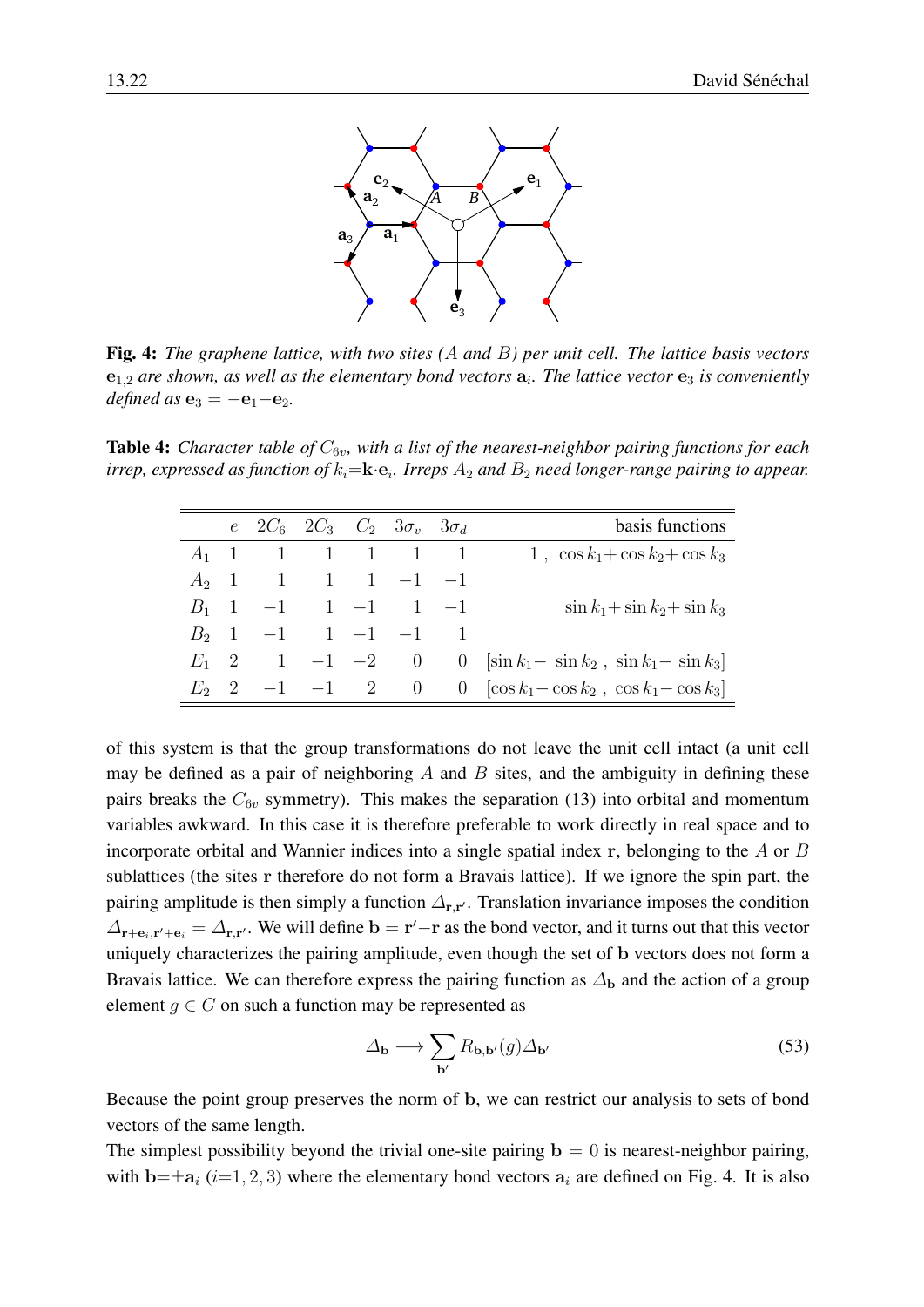

<span id="page-22-0"></span>Fig. 5: *The simplest pairing functions on the graphene lattice. Each pairing (singlet or triplet) lives on nearest-neighbor bonds. The color (blue =* +*, red =* −*) represents the sign of the pairing amplitude. Note that rotating by* π/3 *exchanges the* A *and* B *sublattices, and therefore changes the sign of the triplet amplitude*  $c_{A\uparrow}c_{B\downarrow} + c_{A\downarrow}c_{B\uparrow}$ *, which justifies, in particular, the* f*-wave label.*

the predominant pairing to expect in a strongly correlated model with a large on-site repulsion U. These six bonds are associated with a multiplet of six pairing functions  $\Delta_{\bf b} = \delta_{\bf b, \pm a_i}$  $(i=1,\ldots,3)$ . The explicit representation matrices  $R(g)$  are simple to construct, and so are the projection operators  $P^{(\mu)}$  associated with the 6 irreps of  $C_{6v}$ .

The mathematics are the same as for a one-band model defined on a triangular lattice. In that case, the pairing functions are written, in the usual language, in the last column of Table [4,](#page-21-0) as a function of the wavevector components  $k_i = \mathbf{k} \cdot \mathbf{e}_i$ . There is a simple correspondence between these functions and the graphene pairing functions  $\Delta_{\bf b}$ :

$$
e^{\pm ik_j} \longleftrightarrow \delta_{\mathbf{b},\pm \mathbf{a}_j} \tag{54}
$$

For instance, the nearest-neighbor graphene pairing function belonging to the  $B_1$  representation would be

$$
\Delta_{\mathbf{b}}(B_1) = \delta_{\mathbf{b},\mathbf{a}_1} - \delta_{\mathbf{b},-\mathbf{a}_1} + \delta_{\mathbf{b},\mathbf{a}_2} - \delta_{\mathbf{b},-\mathbf{a}_2} + \delta_{\mathbf{b},\mathbf{a}_3} - \delta_{\mathbf{b},-\mathbf{a}_3}.
$$
 (55)

The functions associated with  $A_1$  and  $E_2$  are even under a spatial inversion (here equivalent to the  $\pi$ -rotation  $C_2$ ), and are therefore appropriate for singlet pairing, whereas those associated with  $B_1$  and  $E_1$  are odd and are appropriate for triplet pairing. These possibilities are illustrated schematically in Fig. [5,](#page-22-0) taken from Ref. [\[11\]](#page-26-9). Based on the number of times the bond amplitude changes sign as a function of angle, representations  $A_1$ ,  $B_1$ ,  $E_1$ , and  $E_2$  can be labeled as s, f, p, and d-wave, respectively.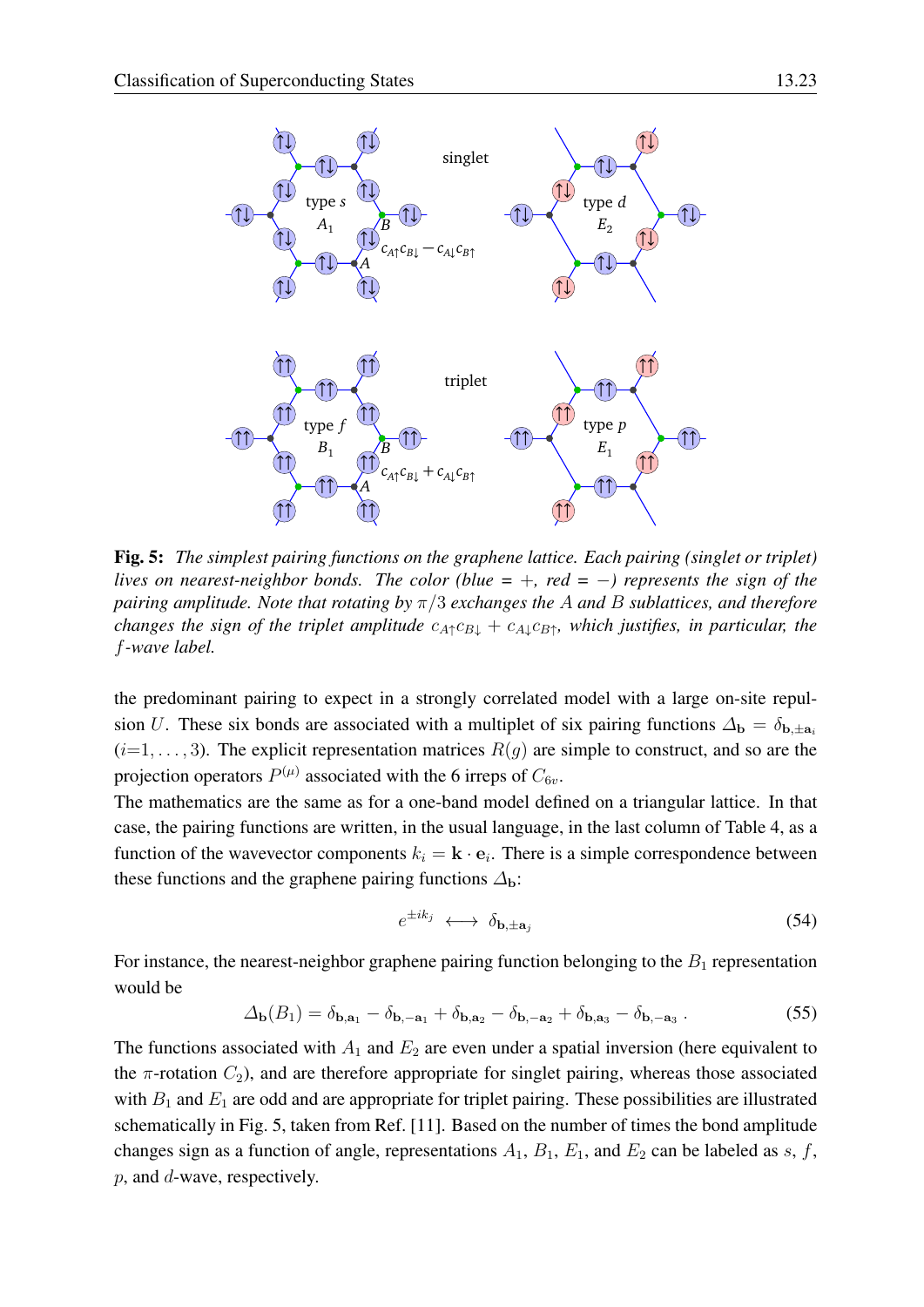# <span id="page-23-0"></span>5 Superconductors with spin-orbit interaction

#### <span id="page-23-1"></span>5.1 One-band model with Rashba coupling

Let us consider a simple one-band model on a square lattice with a Rashba SO coupling

$$
H_0 = \sum_{\mathbf{k}} C_{\mathbf{k}}^{\dagger} \Big( \varepsilon(\mathbf{k}) + \kappa \big( \tau_y \sin k_x - \tau_x \sin k_y \big) \Big) C_{\mathbf{k}} \tag{56}
$$

where  $C_{\bf k} = (c_{\bf k\uparrow}, c_{\bf k\downarrow})$ . Assuming nearest-neighbor hopping t, the dispersion relation is  $\varepsilon({\bf k}) =$  $-2t(\cos k_x + \cos k_y)$ . This model has  $C_{4v}$  symmetry and, without the SO interaction, the gap functions are classified in accordance with Sect. [3.1.](#page-14-1) Because of the  $\kappa$  term, under a point group transformation g, both the orbital and spin indices are affected

$$
c_{\mathbf{r},\sigma} \to c'_{\mathbf{r},\sigma} = \sum_{\sigma'} S_{\sigma\sigma'}(g) c_{g\mathbf{r},\sigma'} \tag{57}
$$

where gr is the image of r by g. Under the  $\pi/2$  rotation  $C_4$ , we can apply the usual expression for  $SU(2)$  spin rotations and

$$
S(C_4) = \cos\frac{\pi}{4} + i\sigma_z \sin\frac{\pi}{4} = \frac{1}{\sqrt{2}} \begin{pmatrix} 1+i & 0\\ 0 & 1-i \end{pmatrix}
$$
 (58)

As for the reflection  $\sigma_x$ , it maps  $(k_x, k_y)$  into  $(-k_x, k_y)$  and therefore should have the following effect

$$
S^{\dagger} \tau_x \, S = \tau_x \qquad S^{\dagger} \tau_y \, S = -\tau_y \,. \tag{59}
$$

A solution is to set  $S(\sigma_x) = i\tau_x$ .

The matrices  $S(q)$  generated from  $S(C_4)$  and  $S(\sigma_x)$  from a *spin representation* of  $C_{4v}$ . Such representations are not listed in the character table [2.](#page-9-0) In particular, within such a spin representation, the fourth power  $S(C_4)^4$  is  $-1$ , not 1.<sup>[6](#page-23-2)</sup> The tensor product of this spin representation with itself yields symmetric and antisymmetric unitary representations, characterized by the d-vector basis [\(15\)](#page-3-0), namely:

- 1.  $A_1$ , with gap function  $\hat{d}_0$  (singlet)
- 2.  $A_2$ , with gap function  $\hat{d}_z$  (triplet).
- 3. E, with gap function  $[\hat{d}_x, \hat{d}_y]$  (triplet).

(the projection operator technique illustrated in Sect. [3.1](#page-14-1) can be applied equally well to this situation.) The first  $(A_1)$  is antisymmetric under exchange of the quantum numbers of the two electrons, the other two  $(A_2 \text{ and } E)$  are symmetric. These unitary representations can in turn be tensored with orbital and spatial representations, provided the overall pairing function is antisymmetric. Table [5](#page-24-1) lists the simplest gap functions coming from this exercise. In particular, the usual singlet  $d$ -wave function belonging to  $B_1$  would generically have a small triplet admixture with the function  $\hat{\mathbf{d}}_x \sin k_y + \hat{\mathbf{d}}_y \sin k_x$ . Would this affect the nodes? In general yes, if the strength of the Rashba SO coupling  $\kappa$  is large enough.

<span id="page-23-2"></span><sup>&</sup>lt;sup>6</sup>This is the analog for point groups of the properties of spin rotations in the continuum. In some sense, such spin representations are the "square roots" of the usual representations: their tensor products with themselves are unitary representations. They are *projective* (or *ray*) representations.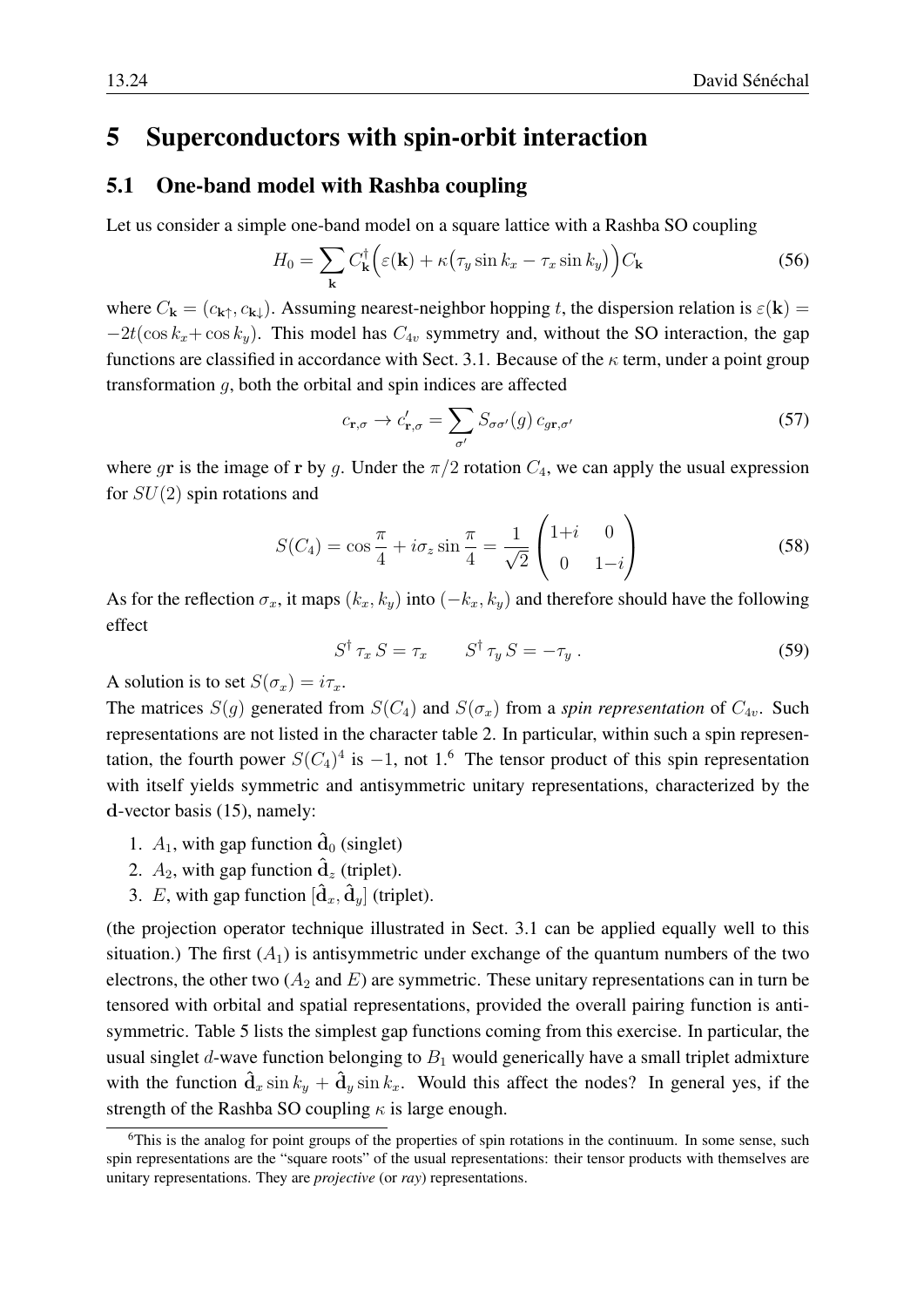<span id="page-24-1"></span>**Table 5:** On-site and first-neighbor gap functions for a square lattice with  $C_{4v}$  symmetry and *spin-orbit coupling.*

| Irrep          | <b>Basis functions</b>                                                                            |
|----------------|---------------------------------------------------------------------------------------------------|
| $A_1$          | $\hat{\mathbf{d}}_0$<br>$\hat{\mathbf{d}}_x \sin k_y - \hat{\mathbf{d}}_y \sin k_x$               |
| A <sub>2</sub> | $\hat{\mathbf{d}}_x \sin k_x + \hat{\mathbf{d}}_y \sin k_y$                                       |
| $B_1$          | $\mathbf{d}_0(\cos k_x - \cos k_y)$ , $\mathbf{\hat{d}}_x \sin k_y + \mathbf{\hat{d}}_y \sin k_x$ |
| $B_2$          | $\hat{\mathbf{d}}_x \sin k_x - \hat{\mathbf{d}}_y \sin k_y$                                       |
| $E_{\rm 1}$    | $\hat{\mathbf{d}}_z$ sin $k_x$ , sin $k_y$                                                        |

## <span id="page-24-0"></span>5.2  $Sr<sub>2</sub>RuO<sub>4</sub>$

The case of  $Sr<sub>2</sub>RuO<sub>4</sub>$  provides us with a more complex application of the above ideas. The spin-orbit term appropriate for  $Sr<sub>2</sub>RuO<sub>4</sub>$  is

$$
H_{\rm SO} = i \frac{\kappa}{2} \sum_{\mathbf{r}} \sum_{l,m,n} \varepsilon_{lmn} \ c_{\mathbf{r},l,\sigma}^{\dagger} \ c_{\mathbf{r},m,\sigma'} \ \tau_{n,\sigma\sigma'} \tag{60}
$$

where  $\tau_n$  is the  $n^{\text{th}}$  Pauli matrix, acting on spin indices. Under a general  $D_{4h}$  transformation, the spin-orbit term becomes

$$
i\frac{\kappa}{2} \sum_{\mathbf{r}} \sum_{l,m,n} \varepsilon_{l'm'n} U_{l'l}^* U_{m'm} c_{\mathbf{r},l,\sigma}^\dagger c_{\mathbf{r},m,\sigma'} S_{\alpha\sigma}^* S_{\alpha'\sigma'} \tau_{n,\alpha\alpha'}.
$$
 (61)

In order for the spin-orbit term to be invariant, the spin rotation matrix  $S$  must belong to a spin representation of the group such that

$$
S^{\dagger} \tau_n S = R_{nn'} \tau_{n'}
$$
  

$$
\varepsilon_{l'm'n} U_{l'l}^* U_{m'm} = R_{nn'}^{-1} \varepsilon_{lmn'}
$$
 (62)

It can be shown that, for the generators of  $D_{4h}$ ,

$$
S(C_4) = \frac{1}{\sqrt{2}} \begin{pmatrix} 1+i & 0 \\ 0 & 1-i \end{pmatrix} \qquad S(\sigma_x) = \begin{pmatrix} 0 & i \\ i & 0 \end{pmatrix} \qquad S(\sigma_z) = \begin{pmatrix} i & 0 \\ 0 & -i \end{pmatrix} \tag{63}
$$

We then proceed like in the previous section: we build tensor product representations for pairs of electrons, and tensor those with irreps for the spatial part of the gap function. The resulting gap functions are numerous. Singlet and triplet gap functions can coexist in the same irrep, and new ones arise. For instance, in the  $B_{1q}$  (a.k.a. d-wave) representation, we find the singlet gap function  $\hat{\mathbf{a}}_z\hat{\mathbf{d}}_0(\cos k_x - \cos k_y)$  and the triplet gap function  $\hat{\mathbf{c}}_z\hat{\mathbf{d}}_z(\cos k_x - \cos k_y)$ . Since spin is not conserved separately, not only do singlet and triplet components coexist in the same irrep, but different directions of the d-vector can also coexist. For instance, the function  $\hat{c}_x\hat{d}_x + \hat{c}_y\hat{d}_y$ also belongs to the same representation. Details can be found in [\[10\]](#page-26-8).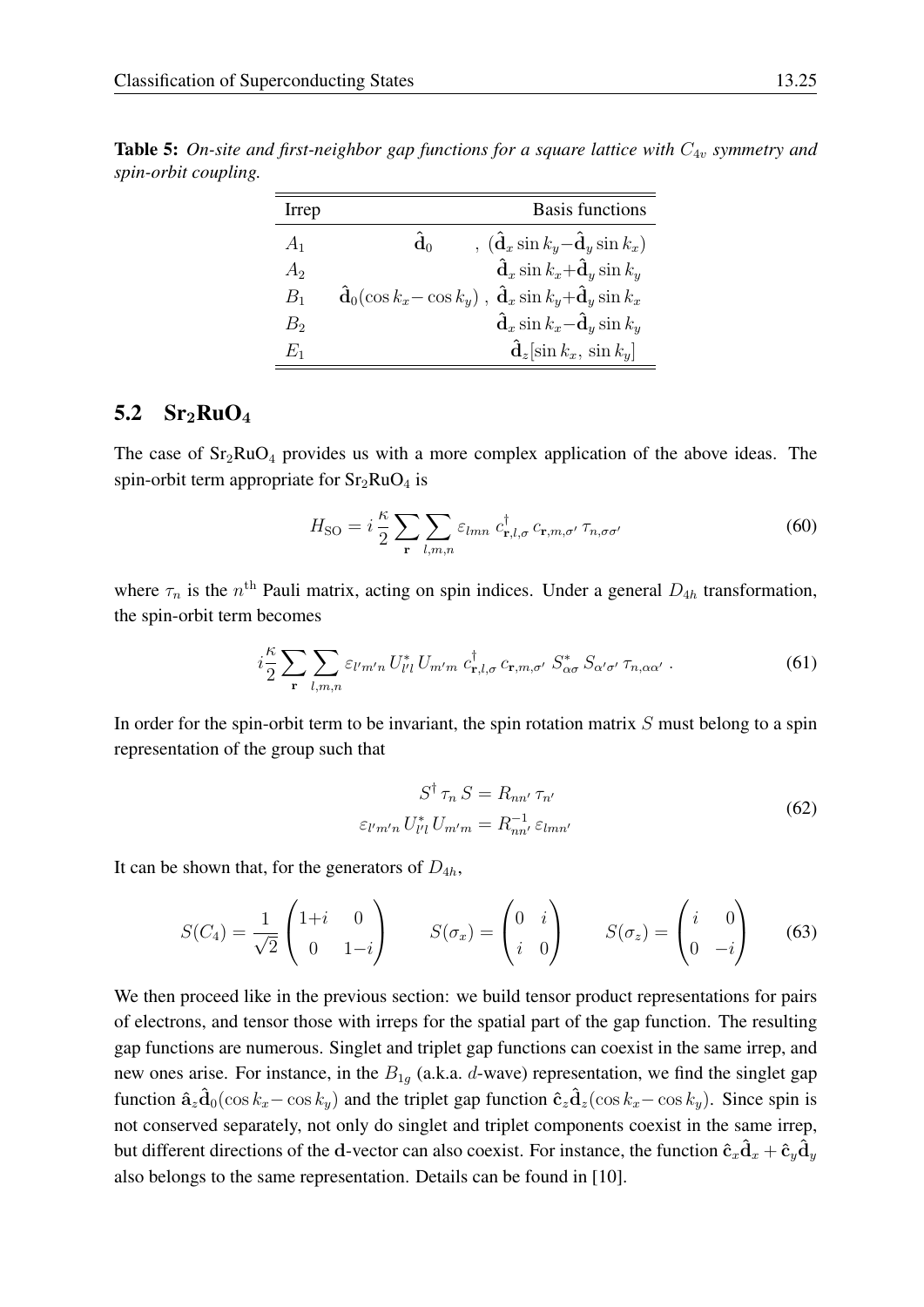# <span id="page-25-0"></span>6 Final remarks

Group theory is a powerful tool for classifying superconducting pairing states, especially in the presence of many orbitals. However, it must be kept in mind that it makes no *dynamical* predictions. It does not inform us on which of the gap functions is preferred on the basis of a particular model; other tools are necessary. We can, however, venture in the following general considerations in the presence of many bands: For weakly correlated materials, the band description is more natural than the Wannier (orbital) description. We would then expect pairing to occur at weak energies, i.e., for wave vectors close to the Fermi surface. Since pairing occurs between opposite wave vectors, this nearly restricts it to occur within each band separately (assuming time reversal symmetry, i.e., that −k belongs to the Fermi surface if k does). What appears as inter-orbital pairing might then be merely intra-band pairing.

On the other hand, for strongly correlated materials, pairing may occur on a wider energy scale, in which case the relation to Fermi surfaces is less important and the Wannier description is more appropriate. In that case, we also expect pairing to have a shorter range and the shortrange pairing functions found in the general method exposed here are more relevant. The case of  $Sr<sub>2</sub>RuO<sub>4</sub>$  is particularly interesting: that material is undoubtedly strongly correlated. At the same time, its three bands  $(\alpha, \beta, \gamma)$  have Fermi surfaces that almost touch along the diagonals (Fig. [3\)](#page-18-0). In an intermediate-coupling situation, inter-orbital pairing would therefore be expected to occur in the vicinity of these diagonal areas where the three Fermi surfaces almost meet.

### Acknowledgments

The author thanks M. Bélanger for critical reading of the manuscript. This work was supported by the Natural Sciences and Engineering Research Council of Canada (NSERC) under grant RGPIN-2015-05598.